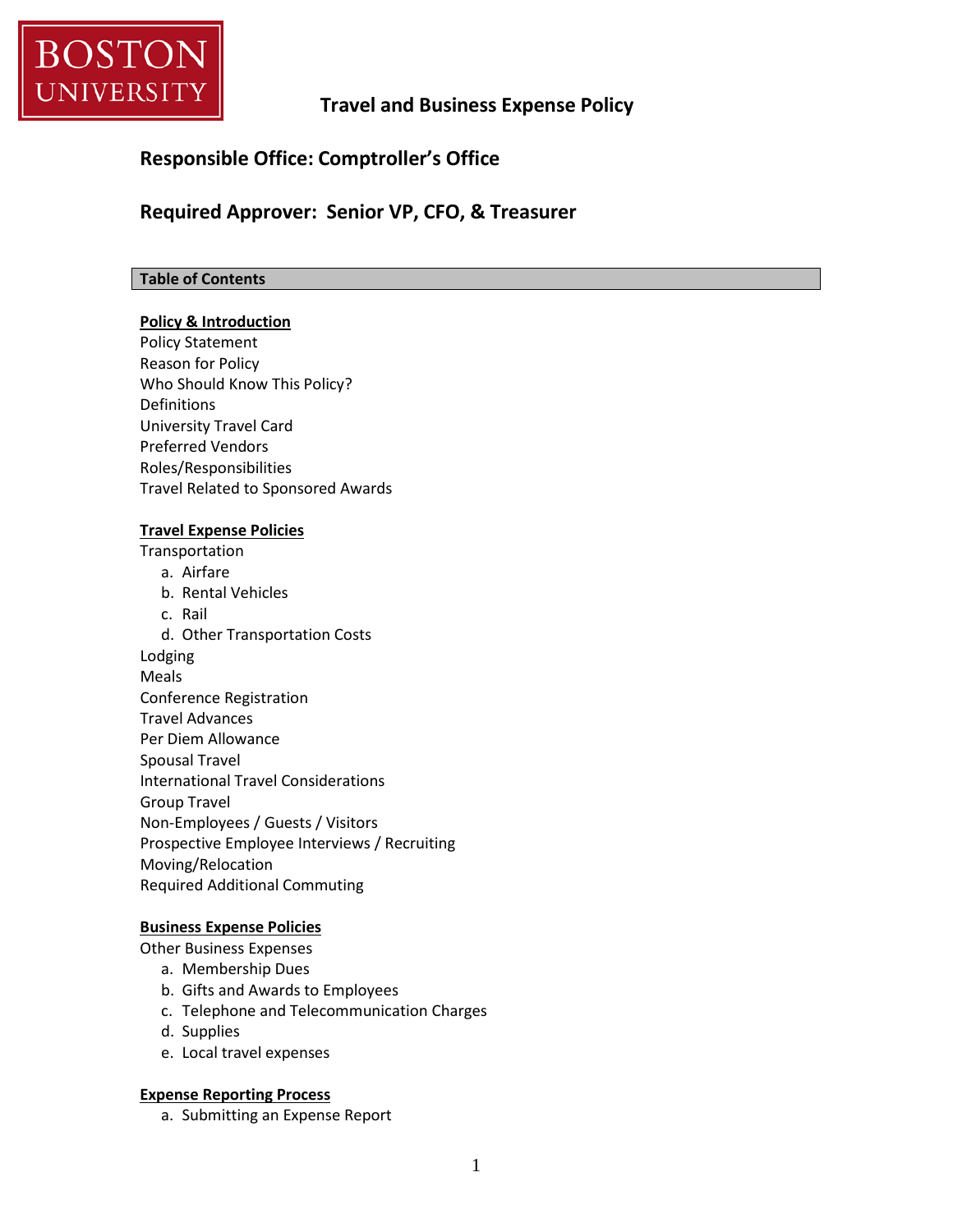- b. Receipt Documentation
- c. Processing Travel Card Expenses and Obtaining Reimbursement
- d. Approval Process

#### **Compliance with Policy**

a. Violations

#### **Resources**

Tools Related Documents and Policies Contacts Appendix A: Reimbursable and Non-Reimbursable Expenses Appendix B: Sponsored Project Guidelines

**Policy & Introduction**

**Policy Statement**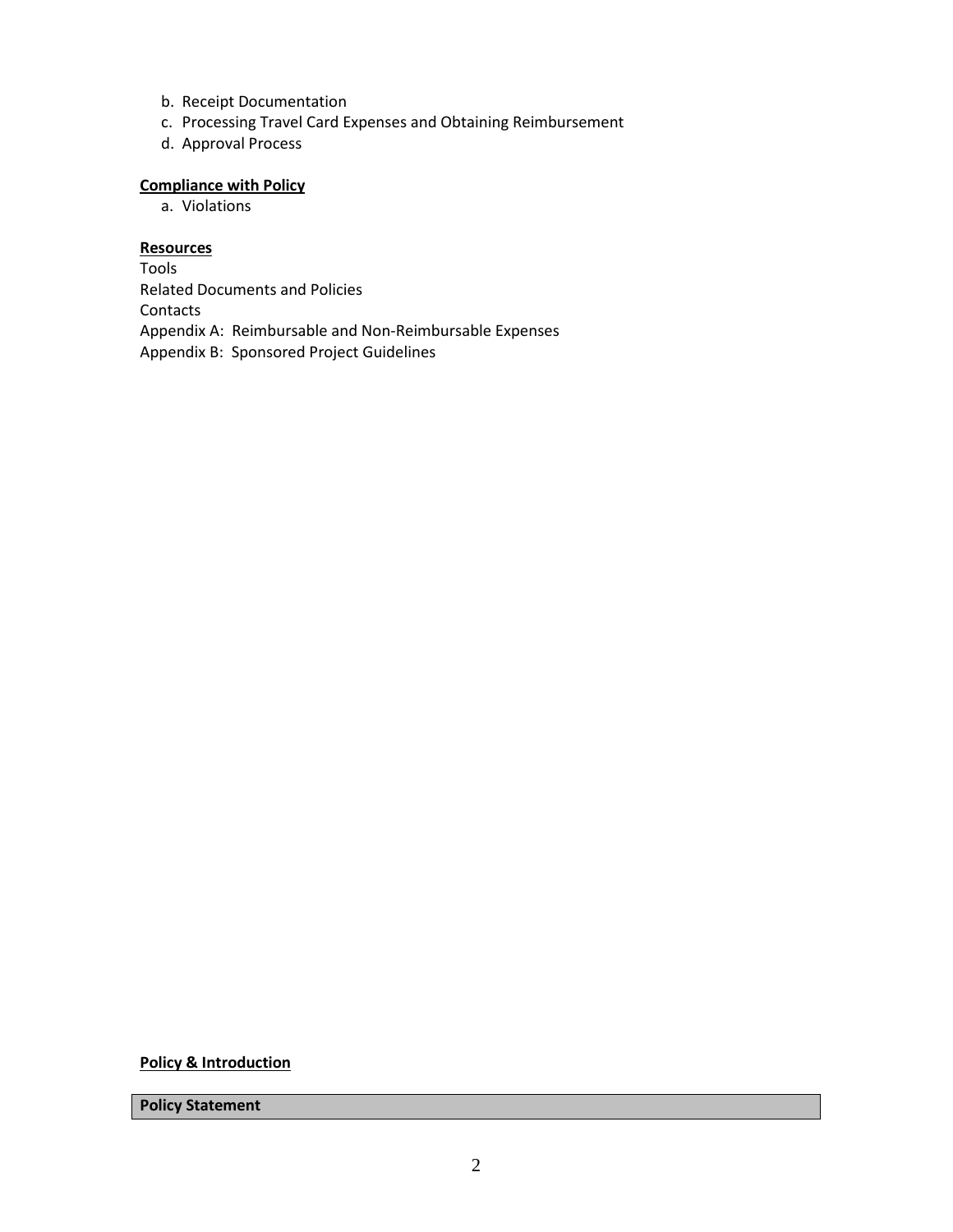Travel on University business and for research, education and public service activities is a valuable and necessary activity for many of the University's faculty, staff, and students as well as for official business visitors. Expenses incurred for business travel and other business expenses are reimbursable when properly documented, approved, and in compliance with University policy and IRS and sponsor regulations.

Travelers should feel secure and comfortable when traveling and should neither gain nor lose personal funds as a result of business travel on the University's behalf. Only reasonable, necessary, and appropriate travel and business expenses will be funded by the University; expenses of a personal nature are unallowable and are the employee's obligation.

Faculty and staff travelling and/or making arrangements for the travel of others should be aware of available University resources for ensuring the safety and protection of all travelers, and follow all related requirements as detailed in this document and in the related policies section.

All faculty and staff are required to use the University Travel Card when using University funds to make travel arrangements and when incurring travel and business related expenses during a trip.

In the conduct of University business, faculty and staff should maintain the highest ethical standards and should keep in mind their responsibilities as responsible stewards of University funds.

#### **Reason for Policy**

This policy document contains guidance on how to ensure business and travel expenses are appropriate, make best use of University resources, and are in compliance with federal and IRS regulations. Sections on transportation, lodging, meals, and other business and travel expenses, as well as procedures for the expense reporting process are included in this policy. Please reference the Travel Card Policy for additional information about how to obtain and use a University Travel Card.

#### **Who should know this policy?**

In addition to University employees and non-employees who travel for business or incur business related expenses, this policy impacts supervisors and financial administrators. The following departments have operating responsibility for the management and oversight of this policy: Comptroller's Office, Global Programs, Post Award Financial Operations, Sponsored Programs, Risk Management, and Sourcing & Procurement.

#### **Definitions**

| <b>Business Expense</b> | Any reimbursable expense that is ordinary and necessary to |
|-------------------------|------------------------------------------------------------|
|-------------------------|------------------------------------------------------------|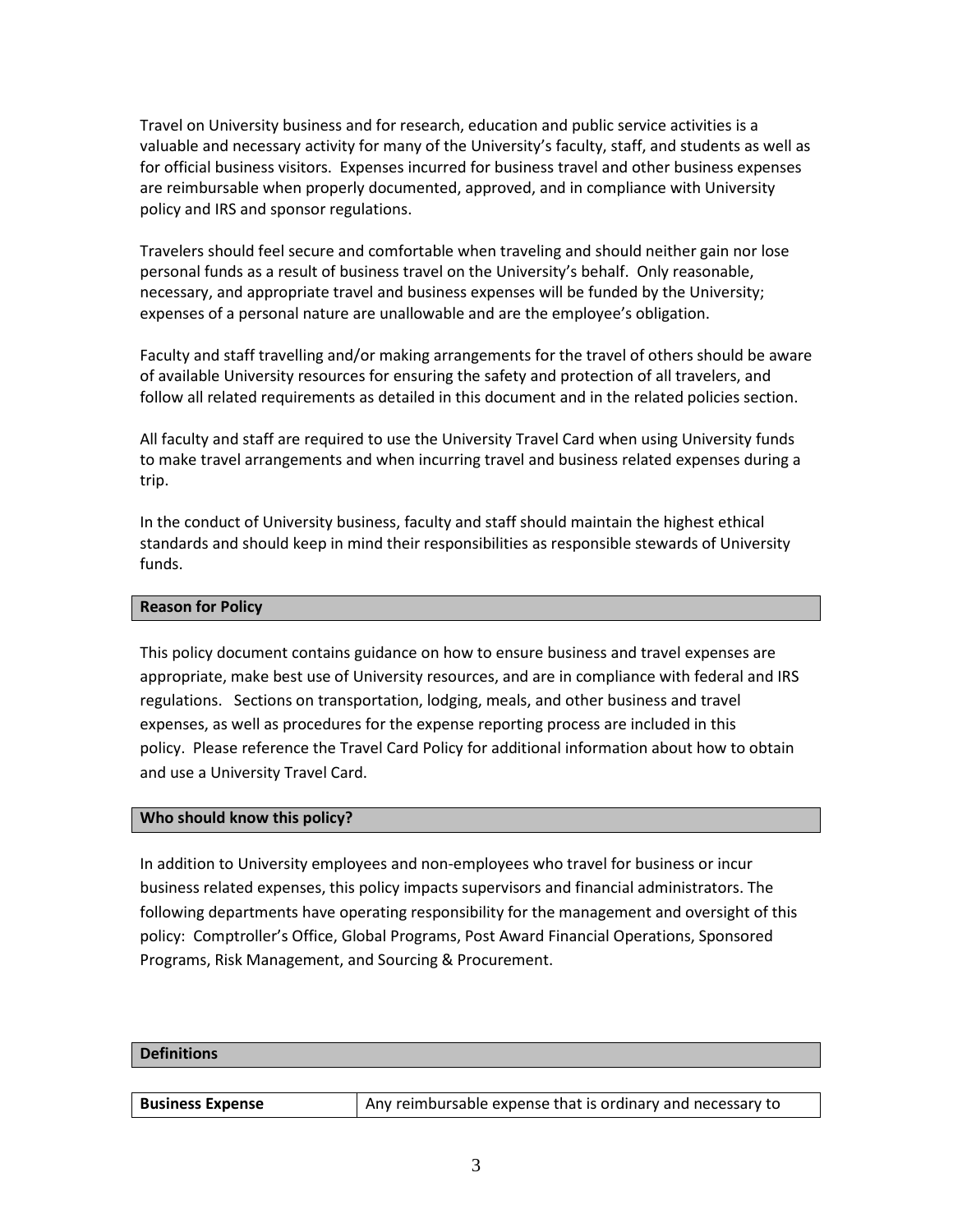|                                   | conduct business at Boston University, and is not a travel                         |  |
|-----------------------------------|------------------------------------------------------------------------------------|--|
|                                   | expense.                                                                           |  |
| <b>Business Meal</b>              | Meals taken with students, colleagues, donors, individuals or                      |  |
|                                   | entities doing business with the University or seeking to do                       |  |
|                                   | business with the University when specific business discussions                    |  |
|                                   | take place.                                                                        |  |
| <b>Domestic Travel</b>            | Any travel occurring within the borders of the United States, its                  |  |
|                                   | territories, or Canada (per the Fly America Act, Canada is not                     |  |
|                                   | considered foreign). For insurance purposes when renting a                         |  |
|                                   | vehicle, domestic travel does NOT include Canada or U.S                            |  |
|                                   | territories).                                                                      |  |
| <b>Entertainment Expense</b>      | Any reimbursable ordinary and necessary cost incurred to                           |  |
|                                   | engage in activity generally considered to provide                                 |  |
|                                   | entertainment, amusement, or recreation. Includes meals                            |  |
|                                   | provided to a customer or client when not considered a                             |  |
|                                   | business meal.                                                                     |  |
| <b>Expense Management</b>         | Electronic tool that is used by Boston University to automate                      |  |
| System                            | the reporting, approving, and processing of travel and business                    |  |
|                                   | expense reports. Currently, the tool being used is Concur Travel                   |  |
|                                   | and Expense.                                                                       |  |
| <b>Financial Approver</b>         | Individual assigned as the financial cost object approver in SAP                   |  |
|                                   | (Financial Accounting) for a school/college/unit cost center. This                 |  |
|                                   | person is responsible for completing a secondary approval for                      |  |
|                                   | expense reports in the Expense Management System (after                            |  |
|                                   | Supervisor approval). See "Roles and Responsibilities" section<br>for more detail. |  |
| <b>Foreign Travel</b>             | Any travel occurring outside the borders of the United States,                     |  |
|                                   | its territories, or Canada (per the Fly America Act). U.S.                         |  |
|                                   | territories and Canada are considered foreign for insurance                        |  |
|                                   | purposes when renting a vehicle.                                                   |  |
| <b>IRS Accountable Plan rules</b> | Any employer reimbursement to an employee, in order to avoid                       |  |
|                                   | treatment as taxable to the employee, must follow the IRS                          |  |
|                                   | "Accountable Plan" rules. Under these rules, reimbursements                        |  |
|                                   | and/or allowances are not considered taxable income to the                         |  |
|                                   | employee if the expense has a reasonable business connection,                      |  |
|                                   | is reported to the employer within a reasonable amount of                          |  |
|                                   | time, and any excess reimbursement/allowance is returned to                        |  |
|                                   | the employer.                                                                      |  |
| <b>Per Diem</b>                   | A daily allowance for expenses based on a fixed amount per day                     |  |
|                                   | to cover the cost of lodging and/or meals and all related taxes                    |  |
|                                   | and gratuities as incurred. For domestic travel, per diem rates                    |  |
|                                   | are established by the GSA (General Services Administration).                      |  |
|                                   | Foreign rates are established by the U.S. State Department.                        |  |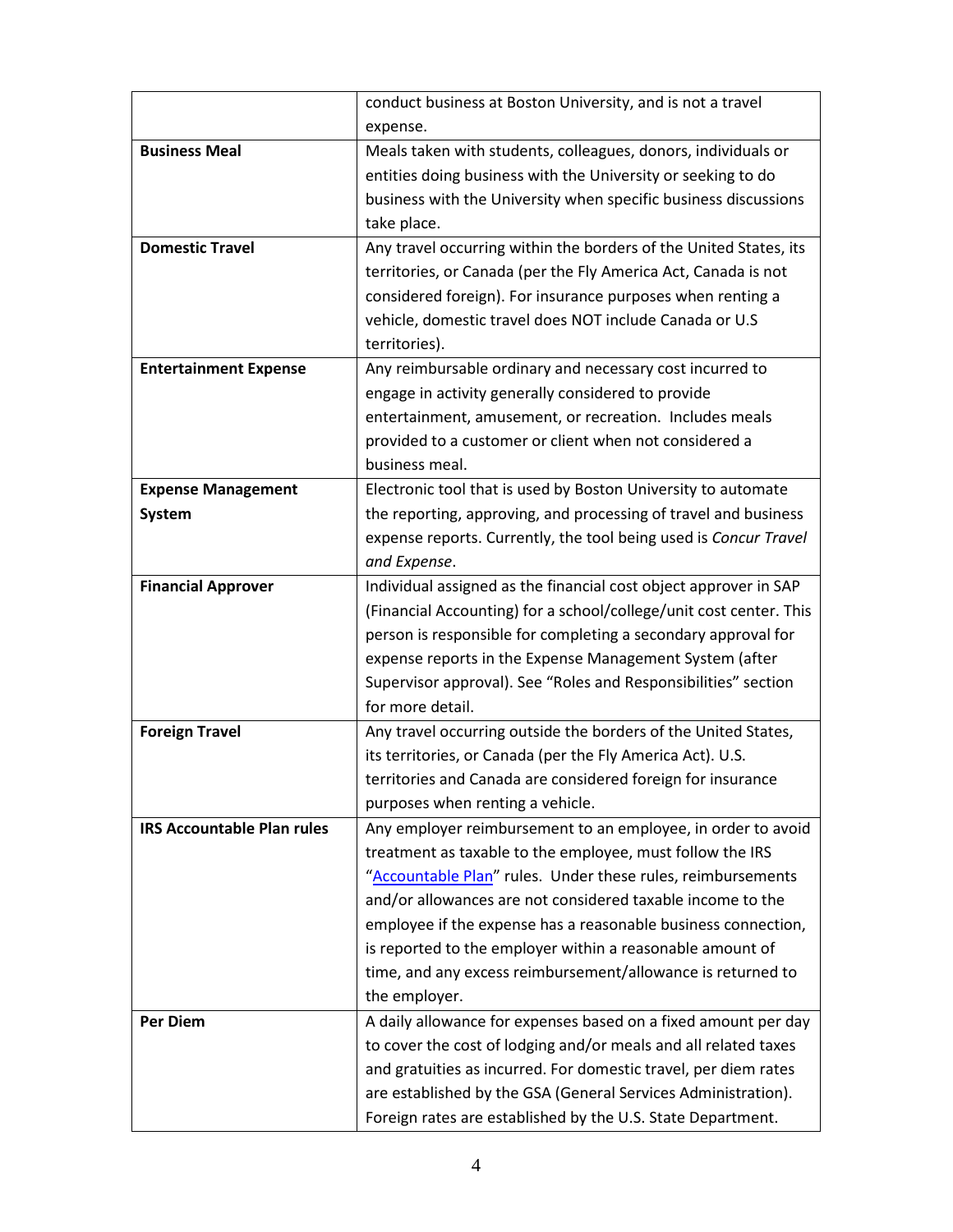| <b>Supervisor</b>       | Individual assigned as an employee's direct supervisor in SAP      |  |
|-------------------------|--------------------------------------------------------------------|--|
| (or Delegated)          | (Human Capital Management). This person is responsible for         |  |
|                         | reviewing and approving expense reports submitted by any           |  |
|                         | direct reports in the Expense Management System. This role         |  |
|                         | may also be delegated to another individual in the Expense         |  |
|                         | Management System. See "Roles and Responsibilities" section        |  |
|                         | for more detail.                                                   |  |
| <b>Travel Agent</b>     | The preferred travel booking agency of Boston University,          |  |
|                         | which is currently <b>BCD Travel</b> . Other authorized agents are |  |
|                         | occasionally used by the University depending on the nature of     |  |
|                         | the travel.                                                        |  |
| <b>University Funds</b> | Any funds that are directly provided and administered by the       |  |
|                         | University (e.g. endowment funds, gifts, general budget funds,     |  |
|                         | and discretionary funds provided from University sources).         |  |
|                         | University funds do not include those that are provided to         |  |
|                         | Boston University by a sponsoring agency and allocated to a        |  |
|                         | principal investigator or member of the faculty (e.g. federal      |  |
|                         | sponsored/corporate grant).                                        |  |

#### **University Travel Card**

All employees are required to use the University Travel Card when booking travel and incurring travel-related expenses using University funds. When not using University funds, employees are encouraged to use the card for all University travel and business expenses. Using the card reduces the time and effort involved in the expense reporting process for the employee, streamlines and automates the approval process, and improves before and after-the-fact reporting on University travel destinations and vendors. Improved reporting helps the University to locate travelers in the event of an emergency, assists with IRS required reporting about foreign activities, and strengthens the University's negotiating position for improved pricing and services with travel vendors.

The University Travel Card is *corporate-liability*, meaning that it is directly billed to and paid for by the University. The Travel Card integrates with the University's online travel and expense management system to automate the expense reporting process.

Full time faculty and staff (who are paid through the University's payroll system) who anticipate traveling on behalf of the University are eligible to apply for the Travel Card with supervisor approval.

#### *Personal Expenses Charged to the Travel Card*

Personal expenses are generally not allowed on the University Travel Card. An exception is ancillary personal expenses, where a personal expense cannot be easily separated from a University expense. If an employee charges a personal expense to the Travel Card, the employee should identify the charge as a "personal" expense in the expense reporting tool; personal expenses may also be identified in an after the fact review by the Travel Department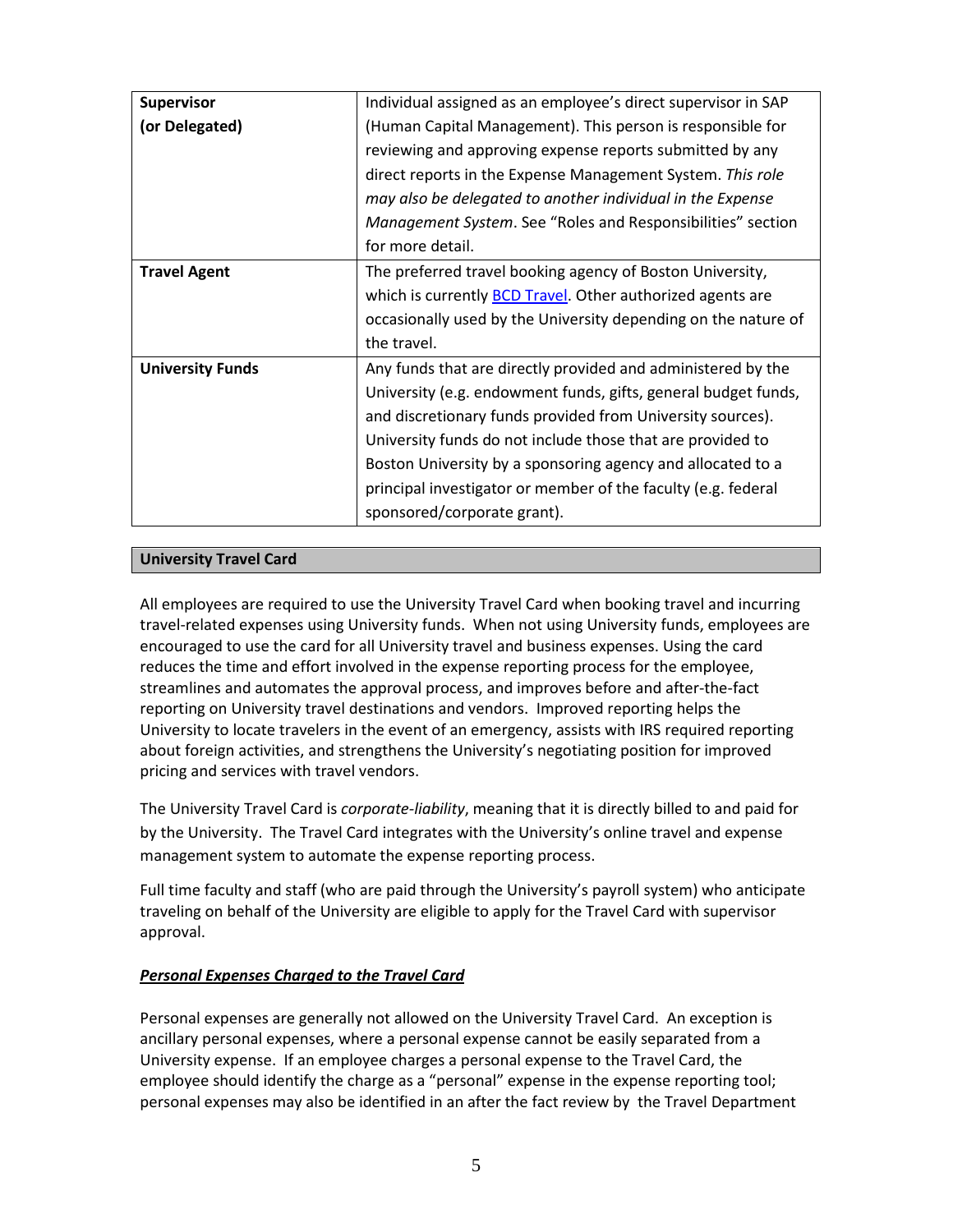or a University auditor. Personal expenses are required to be reimbursed by the employee to the University.

For policies and procedures related to the University's travel card, including the application process and available repayment mechanisms for personal expenses, please see the University Travel Card Policy.

#### **Preferred Vendors**

To maximize cost savings to the University, travelers should use the University's preferred vendors to book travel whenever possible. For a listing of Boston University's preferred travel vendors, see the Preferred Vendor Listing.

Savings opportunities available to University travelers through its membership in MASCO (Medical Academic and Scientific Community Organization) can be accessed through the University's *online travel booking tool* or directly through one of the University's *travel agents*. Use the following link for details [–MASCO Travel Program.](http://www.masco.org/programs/airlines)

Many of our preferred vendors offer discounts and loyalty reward programs (most commonly "mileage" rewards programs) to the individual traveler. These discounts and reward programs can continue to be used, for the traveler's benefit, as part of the University's preferred vendor arrangements and the University travel credit card.

#### **Roles/Responsibilities**

#### **Departments, Schools and Colleges**

Departments and their respective School or College Dean's Offices (if applicable) are responsible for maintaining a control structure to monitor all spending, including travel and business expense reimbursements, and should ensure that faculty and staff spending University funds are aware of and understand the University's expense reimbursement policies. Schools, Colleges and Departments may impose more (not less) stringent controls over travel and business expenses than those required by this policy and are responsible for communicating and implementing these modified controls.

#### **Traveler (or individual incurring a reimbursable business expense)**

The individual traveling/incurring a business expense and processing an expense report is responsible for ensuring that the travel and business expense policies are followed (even if a booking/reporting function is delegated to another individual). This includes obtaining the appropriate approvals, completing the required forms and maintaining and submitting sufficient supporting documentation for review (i.e. original itemized receipts).

#### **Supervisor**

Supervisor has responsibility for ensuring compliance with this policy and for verifying that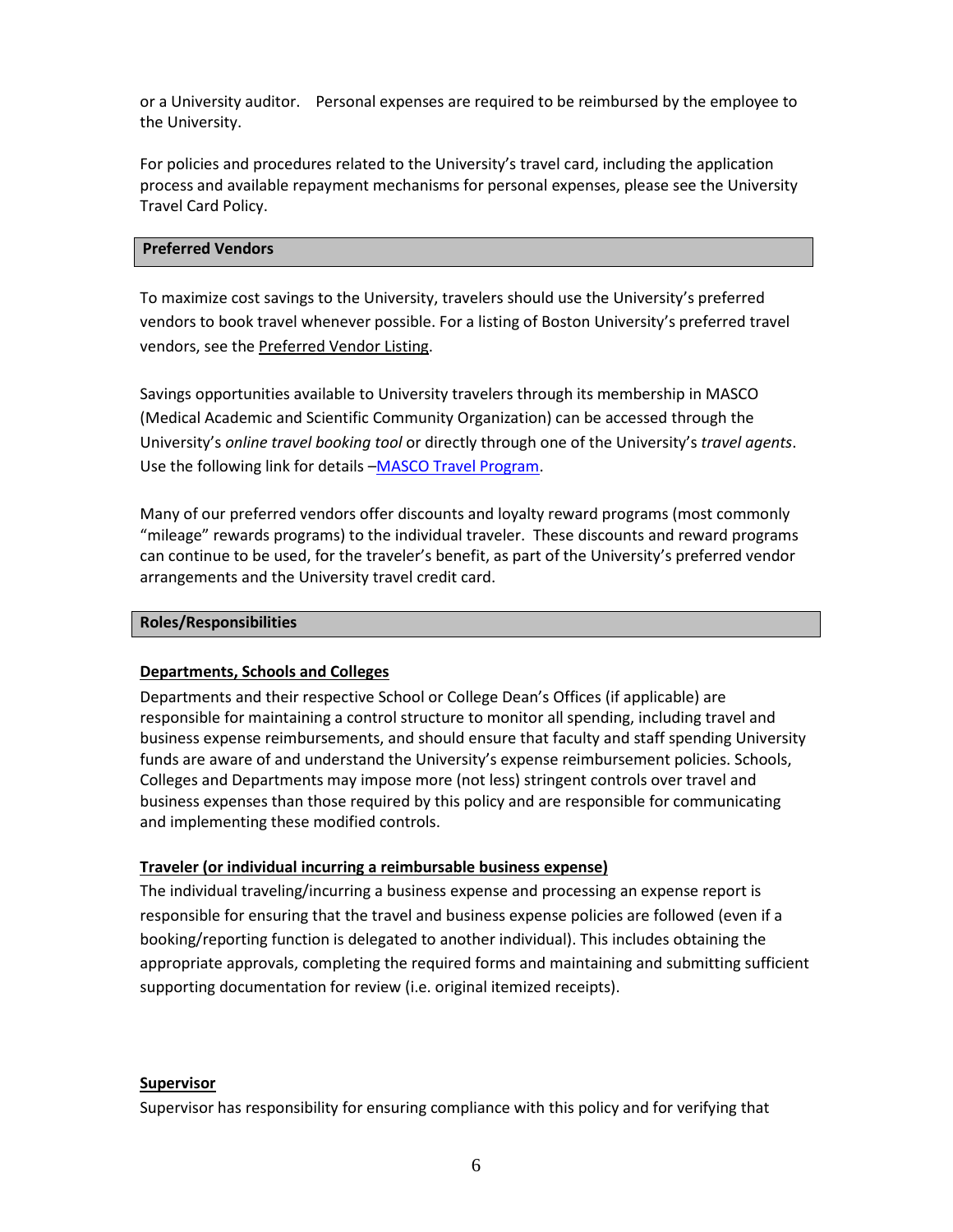expenses and expense reports meet the following criteria:

- The travel/business expense was incurred while conducting University business;
- The information contained in the expense report and supporting documentation is accurate and complies with this policy;
- The expense meets applicable sponsored program criteria and complies with applicable regulations (per **OMB Circular A-21**).

Supervisor should also take necessary steps to ensure that business travel is approved prior to the Traveler's trip date.

The Expense Management System allows for the delegation of approval authority to another individual for administrative convenience. An Approver in the Expense Management System is generally the Traveler's direct supervisor. All direct supervisors of employees who travel are encouraged to retain the role of Approver in the system. In some circumstances, and when the direct supervisor is not available, the direct supervisor can delegate approval authority to another individual. The delegated Approver should know the travel card and travel policies and have the knowledge and judgment to approve travel expense reports; the delegated Approver cannot be an individual who reports to the Traveler and cannot be the Traveler.

*Delegation of approval authority in the Expense Management System is not allowed without written approval from the employee's supervisor.*

#### **Financial Approver**

The Financial Approver has responsibility for performing a final review of an expense report before it is submitted to the Travel Department for processing. Specifically, this approver should ensure:

- Any and all "audit flags" identified in the report have been cleared or addressed; "audit flags" are rules that have been built into the expense management system to alert the traveler and/or approver automatically when an expense entry falls outside of an expected parameter. Common examples would be missing receipt documentation, high dollar amounts, missing entries to required fields, policy violations, etc.
- The expense is charged to the proper account(s), including GL account, cost center, funded program or grant (as applicable);
- There are sufficient funds available for the expenditure.

The Supervisor and Financial Approver play a critical role in approving expense reports and ensuring compliance with this policy; therefore, if the supervisor or financial approver has any questions or issues with an expense submitted, he/she should seek clarification from the traveler. If the supervisor or financial approver does not feel comfortable approving an expense, or notices a pattern of suspicious travel/business expense activity, he/she should contact the Travel Department to determine next steps.

#### **Travel Department**

The Travel Department has the following overall responsibilities: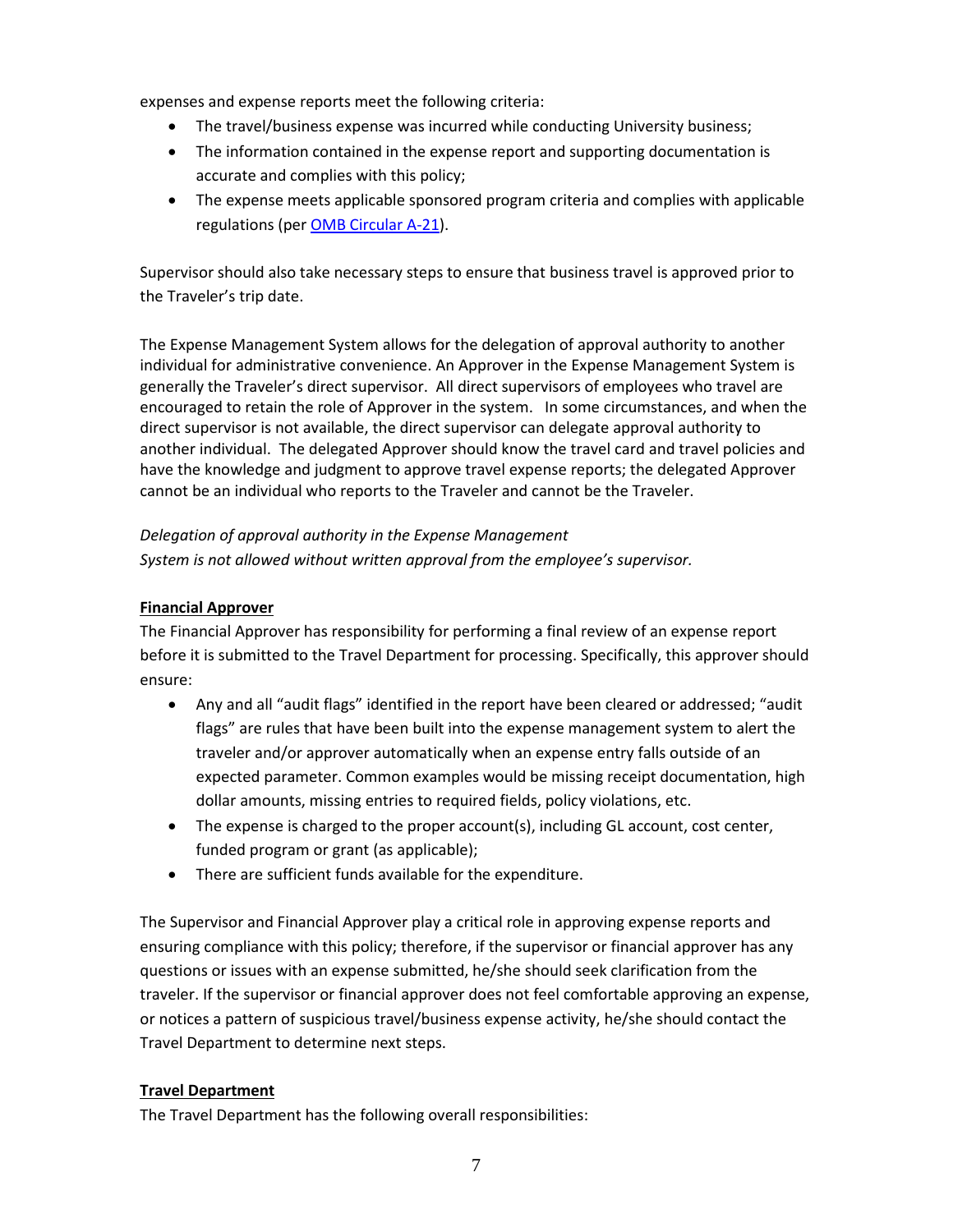- Customer service support for booking travel at Boston University;
- Ongoing training and support for the travel and business expense management system;
- Processing of travel and business expense reports in a timely manner;
- Review of travel and expense reports for policy compliance.

The Travel Department works with other departments to carry out these responsibilities, including Accounts Payable, Post Award Financial Operations, Sourcing and Procurement, Information Systems and Technology (IS&T), and University academic and administrative units.

#### **Travel Related to Sponsored Awards**

Travel charged to sponsored awards is subject to the policies described in this document. In certain circumstances, a sponsored award may have additional restrictions, such as required sponsor approval before the travel, use of U.S. carriers for air travel, and strict budgetary limits. All travelers using sponsor funding should be aware of and comply with the specific requirements of their grant or contract. As part of the traveler's expense reimbursement documentation, written approval from the *Principal Investigator (PI)* of the expense report will be required for any travel charged to a federal grant or contract. *Any submitted expense reports with charges to a federal grant in excess of \$1,000 will be reviewed by Post-Award Financial Operations (PAFO) after the report is processed by the Travel Department*.

There are a number of expenses that may be reimbursable by the University, but cannot be charged to a federal grant or contract. See Appendix B for examples. For additional information contact Sponsored Programs and/or Post Award Financial Operations.

#### **Travel Expense Policies**

#### **Transportation**

As a general rule, all transportation and lodging expenses (including airfare, car rental, and rail) for business travel by University employees should be charged to the Travel Card, either directly or through a department administrator. The cost of travel for guests and other non-employees, when arranged by the University, should also be charged to the Travel Card, through a department administrator or University travel agent.

#### **Airfare**

Air travel is reimbursable for *economy airfare only* and traveler should use best efforts to ensure that all airfare bookings are completed *at least 14 days prior to scheduled trip departure*.

The traveler is personally responsible for airline upgrade fees. For convenience, travelers may charge airfare upgrades to the Travel Card, but unless preapproved, these charges must be designated as "personal" in the expense management system and will be deducted from any other amounts due to the traveler. A traveler who is requesting an exception due to a medical issue must submit supporting medical documentation to the Boston University Occupational Health Center, which will provide a recommendation on the request to the Provost or President for final determination.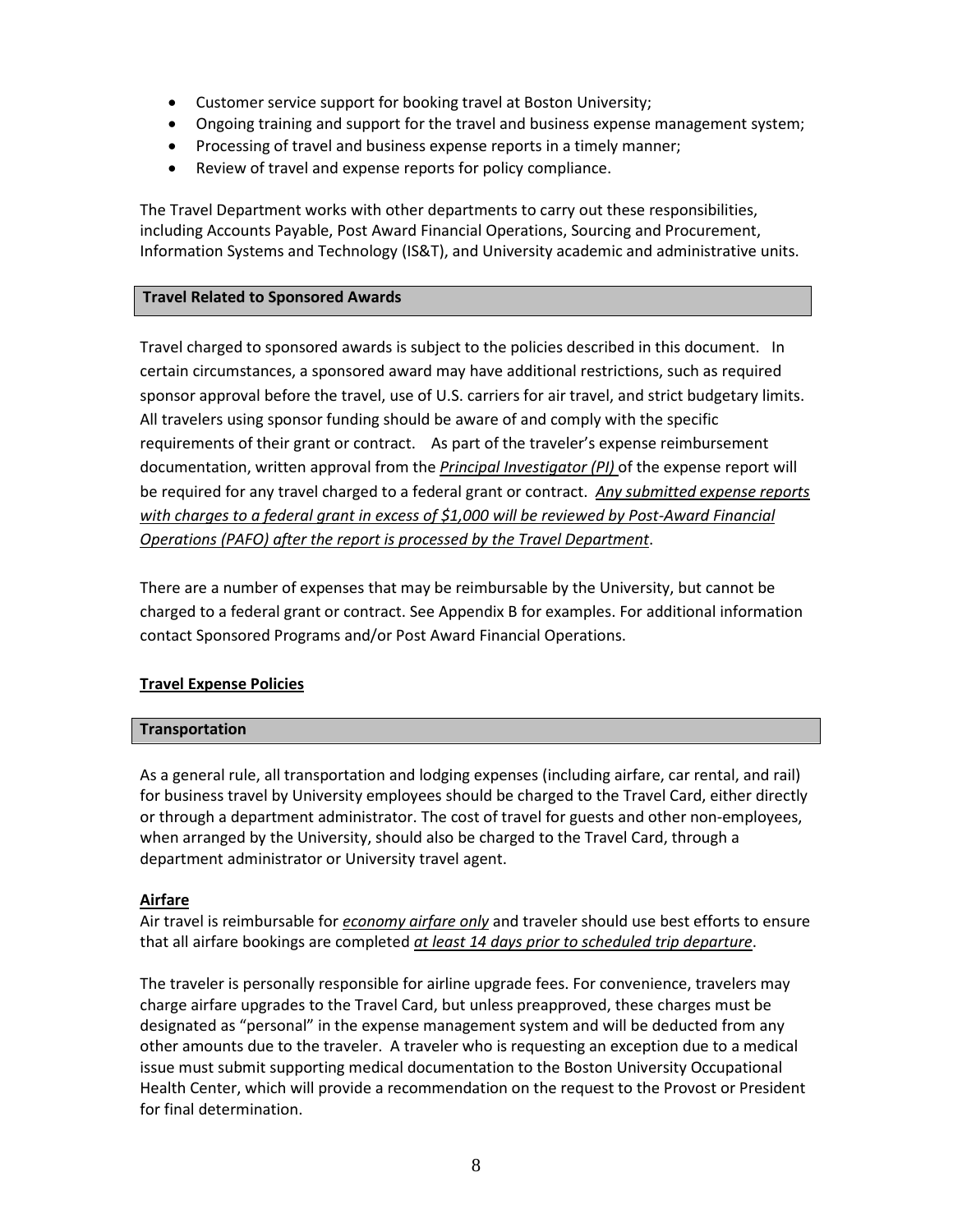Any exceptions to these policies must be approved by the University Provost or President.

The University will not reimburse or pay for a flight that is purchased with a traveler's own rewards (i.e. Frequent Flier Miles). The use of reward miles should not impact a traveler's choice of airline for booking travel, when other equivalent air travel options present lower cost alternatives to the University. Reward miles may be used to upgrade a flight purchased for University travel beyond economy airfare. The use of these reward miles will not be reimbursed.

The use of private aircraft for business travel will not be reimbursed by the University.

#### *Air Travel under a Sponsored Program*

When traveling under a federally sponsored project, airfare costs are subject to guidelines established by the Office of Management and Budget in accordance with OMB Circular A-21. Federal regulations prohibit the charging of Business Class (or First Class) accommodations to federally sponsored projects unless it is specifically approved by the sponsoring agency. If a traveler does fly Business Class, and the University has approved the use of Business Class airfare, the traveler must allocate the difference between the Business Class and the lowest available fare Coach ticket to a non-sponsored discretionary cost object.

Travelers must comply with the Fly America Act which requires travelers to use:

- A U.S. flag air carrier; or
- A foreign carrier that operates under a U.S. Flag air carrier code-sharing agreement and identifies the U.S. flag air carrier's designator code and slight number.

These carriers must be used unless the traveler can prove that such carriers were unavailable.

#### *Unused Airline Tickets*

Traveler should notify the Travel Department within 3 days of the trip cancellation if unused airline tickets were purchased directly by the University on behalf of a traveler (when using the Travel Card). The Traveler should work with the vendor (University travel agent, airline, etc.) for processing of a credit against future travel or as a refund. *Note that any unused airline tickets and cancelled trips cannot be charged to a grant/sponsoring agency; if this does occur the transaction must be reversed and charged instead to a departmental account for future departmental benefit.*

#### **Rental Vehicles**

When renting a vehicle, domestically or internationally, the University will only cover the cost of renting the vehicle and associated rental expenses (i.e. gasoline) based on submitted receipts. The Travel Card should be used for all rental vehicle fees. *Mileage will not be reimbursed for rental vehicles*.

When renting *domestically* (within the borders of the United States), Boston University's insurance covers the employee as well as the vehicle when a vehicle is rented for business purposes; therefore, employees should not sign (or initial) for additional insurance coverage (including Collision Damage Waiver and Liability Damage Waiver) offered by car rental companies.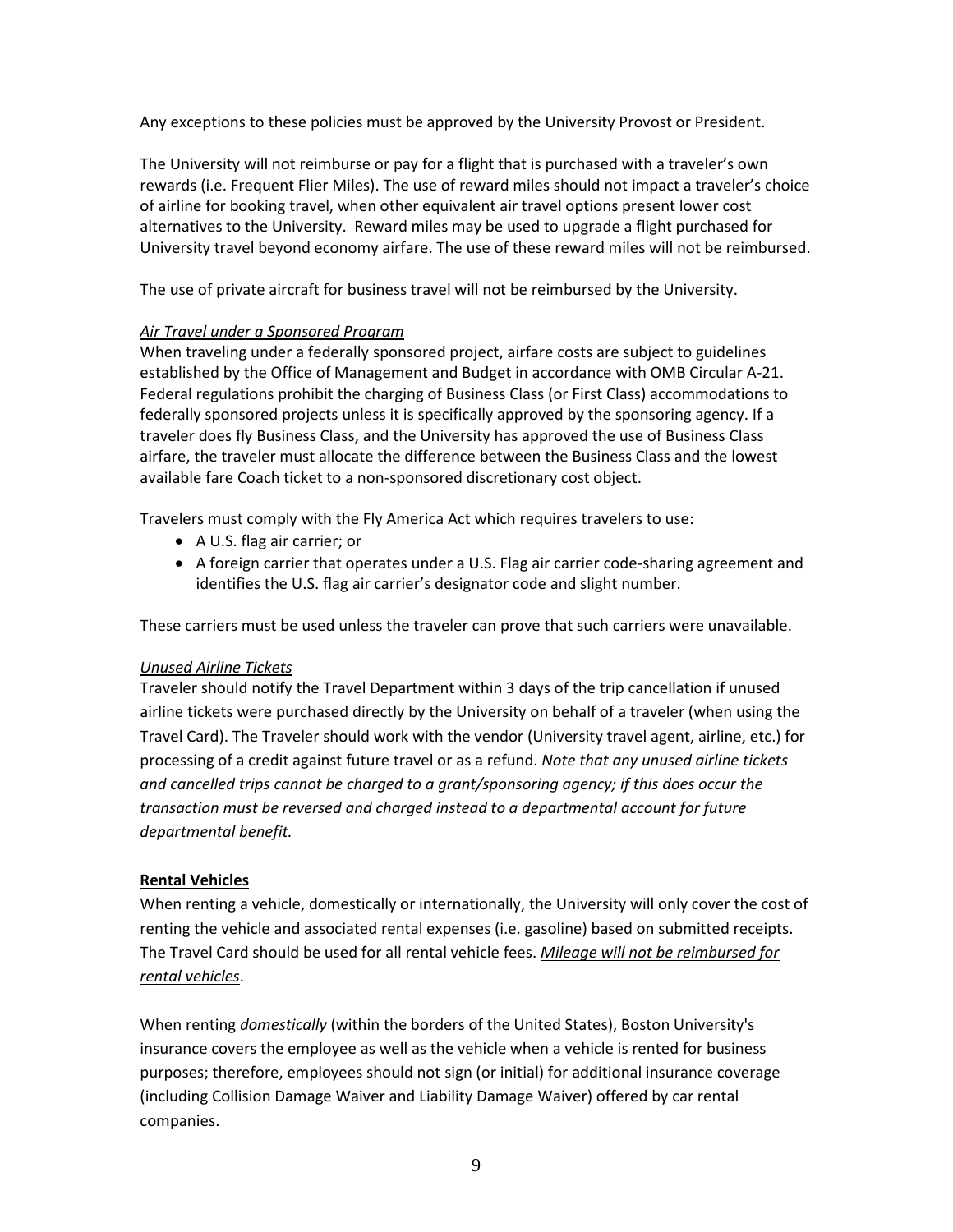When renting *internationally* (including Canada, Mexico, Puerto Rico and the Caribbean Islands), if the Travel Card is not used to rent a vehicle in a foreign country, both liability and collision coverage should be purchased for the vehicle.

Remember to use th[e Travel Card](http://www.bu.edu/comp/travel/travel2/corpcard.html) for car rentals to receive free primary collision damage waiver (CDW) insurance for the full value of a rental vehicle. Use of the Card reduces the University's expenditures for any accidents, and helps the department avoid a \$500 deductible for any atfault accidents. This coverage is currently available worldwide and includes automobiles, 15 passenger minivans, and sport utility vehicles traveling on municipal, state, and federally maintained roads.

#### Rental Vehicle Accident

In the event of an accident involving a rental vehicle while traveling on University business, the traveler should:

- Immediately and prior to leaving the location of the accident, call local law enforcement to file the appropriate police and rental company reports;
- Call the University Risk Management Office to provide the following information:
	- o Statement confirming details of the accident occurring on University-related business;
	- o Copy of rental agreement (both sides)
	- o Copy of approved travel expense report supporting car rental
	- o Correspondence, if any, from the car rental agency
	- o Copy of police accident report
	- o Support for any other charges for damage (i.e. credit card statement)

For additional information from the Risk Management department pertaining to car rentals, accidents and insurance se[e Risk Management Department -](http://www.bu.edu/cfo/risk-management/risk-management-resources/automobiles/) Vehicles.

#### Personal Vehicle Usage

The use of a privately owned vehicle for University business purposes is authorized when it is cost effective. If the length and duration of travel is such that traveling by vehicle (mileage + meals + lodging) is more expensive than using economy-airfare, this option should not be used. Employees will be reimbursed at the current IRS [rate per mile,](http://www.bu.edu/comp/travel/travel2/mileage.html) plus properly documented parking fees and tolls. The IRS per-mile rate covers the total cost of operating an automobile for local travel or transportation away from home, including such items as gasoline, oil, maintenance, repairs, etc.

To use a personal vehicle for business travel, the traveler must hold a valid driver's license and registration on the vehicle being used. The traveler must also procure and maintain Massachusetts minimum statutory insurance limits of \$20,000 per person and \$40,000 per accident for bodily injury to others. *Coverage from your personal automobile liability insurance policy remains in effect in the event of an accident while traveling on University business. Coverage from the University's automobile liability policy is secondary coverage that applies only after the policy limits on your personal policy are exceeded*. The University policy does not cover physical damage to personal automobiles. The total expense reported for transportation using a personal vehicle may not exceed the equivalent allowable economy airfare.

#### **Rail Travel**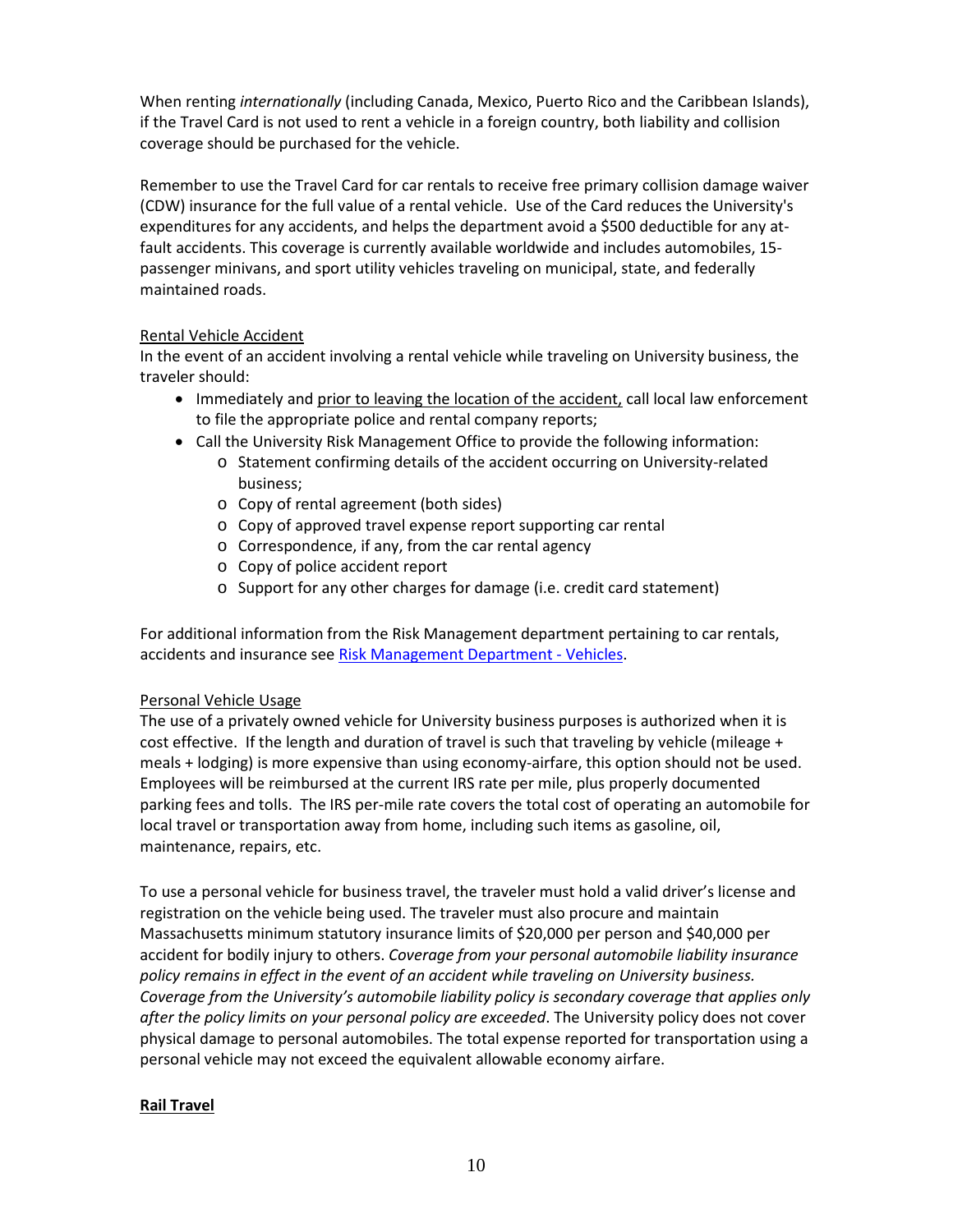Rail travel is reimbursable to the traveler as long as the total cost of the trip is comparable to, or less expensive than, the lowest available coach airfare.

#### **Other Transportation Costs**

Other reimbursable transportation expenses include the cost of taxis, airport shuttles, tolls, parking and public transportation while on approved Boston University travel. All such options should be arranged at the lowest available cost. Fines for traffic violations or parking tickets will not be reimbursed.

Any chartered travel services should be booked using an approved vendor. For chartered bus services, all arrangements must be made in accordance with the University's [Charter and Shuttle](http://www.bu.edu/sourcing/files/__restricted/entire-bu-community/Bus-Policy.pdf)  [Bus Services Policy](http://www.bu.edu/sourcing/files/__restricted/entire-bu-community/Bus-Policy.pdf) to ensure the safety of all travelers. Any chartered travel should be communicated to and approved by the Sourcing & Procurement department prior to travel.

#### **Lodging**

Travelers should use standard accommodations in reasonably priced hotels and motels reserved *at least 14 days* prior to scheduled trip departure. Many hotels and motels charge reduced rates for those who identify themselves as University faculty or staff. Reservations and lodging for University employees may be guaranteed using the Travel Card (the University Purchasing Card should not be used for this purpose).

Because hotel reservations are generally guaranteed to ensure lodging for late arrivals, travelers are required to cancel reservations in a timely manner to prevent "no-show" charges. These charges will not be funded unless approved by Dean or Vice President. A typical allowable case would be for cancellation due to an emergency. If direct billing is involved, Boston University must be listed as the purchaser on the invoice. Only lodging charges and related taxes will be paid.

Travelers who lodge in a private residence while travelling on University business must obtain prior approval from the President or Provost in order to process these expenses in lieu of standard hotel costs.

Dry cleaning expenses are reimbursable for trips lasting longer than seven (7) business days. Fees associated with internet usage in a hotel room are reimbursable if the access is required for business purposes.

#### Hotel Taxes

The University is a tax-exempt organization but travelers often must pay certain taxes charged by hotels. In certain states some/all of these taxes can be waived if certain conditions are met. For a listing of states and their applicable conditions, please visit the GSA website [\(https://smartpay.gsa.gov/about-gsa-smartpay/tax-information/state-response-letter\)](https://smartpay.gsa.gov/about-gsa-smartpay/tax-information/state-response-letter).

#### **Meals**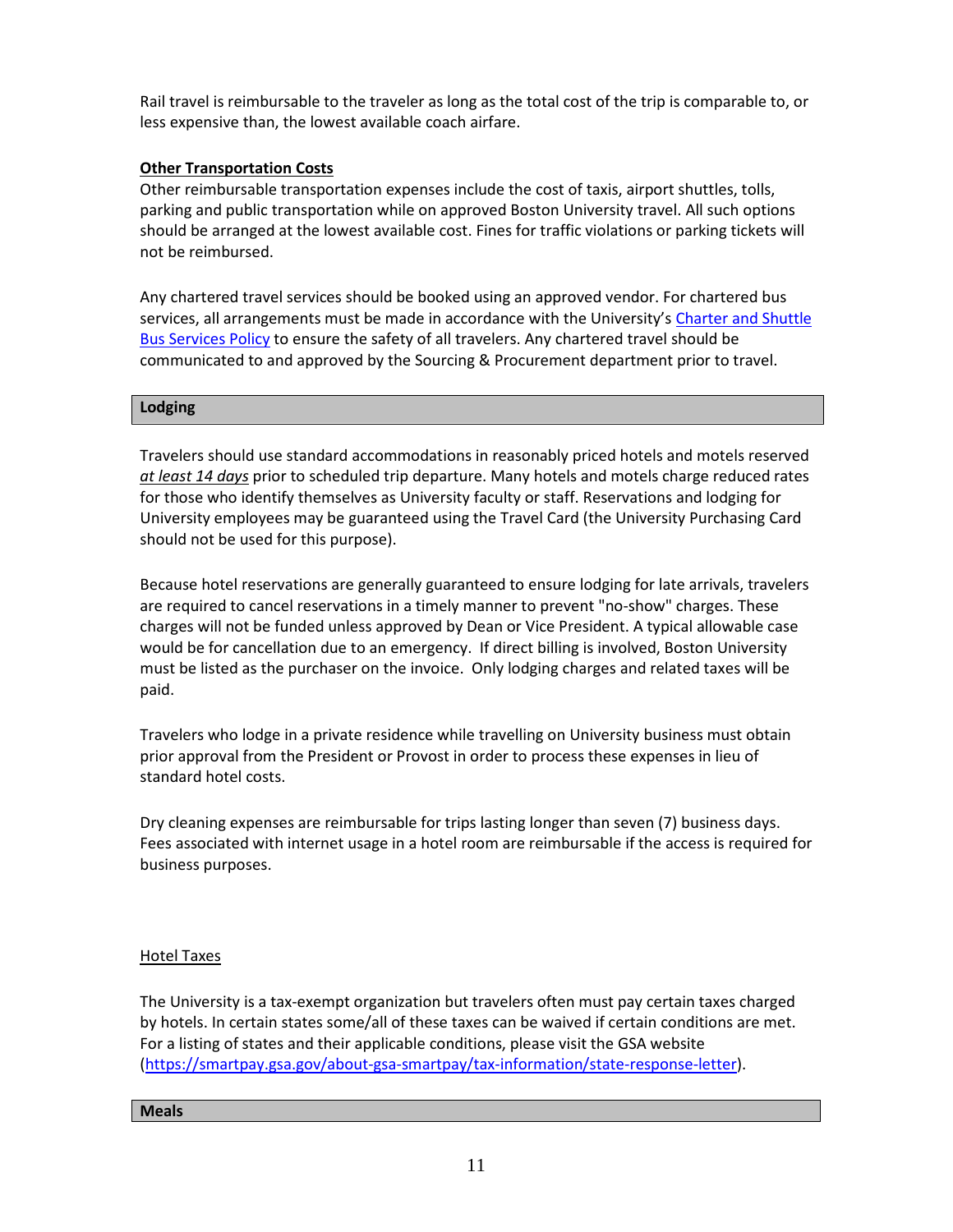Receipts for individual meals should accompany the [expense report.](http://www.bu.edu/comp/travel/travel2/travelreim.html) Except in certain circumstances (see "Per Diem" section), or when allowed on a sponsored award, the University discourages the use of "per diem" (i.e. a daily flat rate to cover expenses). All meal related expenses, including those for business/entertainment purposes, should be based on actual cost and be supported by an itemized receipt.

When meal expenses include charges for individuals other than the employee (e.g. business meeting), the expense report must indicate the dollar amount, attendee name(s), attendee title (and institution/company), the business purpose(s), location, and the date of the meal.

Typically, food and beverage expenses cannot be charged to a sponsored project unless it is specifically allowed in the sponsored project agreement. *For all meal expenses, regardless of funding source, alcoholic beverages must be separated on the expense report and charged to a non-sponsored discretionary account*. This functionality is automated in the expense management system when itemizing meal expenses.

Business meals should be purchased with the Travel Card. The University Purchasing Card should not be used to pay for business meals.

#### **Conference Registration**

All conference registration fees should be paid using the Travel Card, regardless of whether the conference involves an overnight stay. The Purchasing Card should not be used for such fees, even if there is no overnight stay involved.

The Travel Card should also be used to book all overnight lodging accommodations that are available in connection with the conference or seminar.

Airfare to a conference, if necessary, should be purchased using the same policies outlined above in *Airfare* section. All flights should be booked well in advance to take advantage of competitive pricing.

If the employee or non-employee attending the conference does not have a Travel Card, the registration and travel arrangements should be booked by the department administrator to ensure that the charges are direct billed to the University. Only reasonable incidental charges not covered by the conference fee will be eligible for reimbursement (i.e. meals when not included in conference fee, mileage, etc.).

#### **Travel Advances**

Given the global acceptance of the Travel Card, the University does not allow for cash advances except on a limited exception basis. All requests for advances must be completed at *least seven (7) days* prior to the scheduled trip departure.

#### Advance on Travel Card

Advances will be provided on the Travel Card (which will allow for a cash withdrawal via ATM). Advance requests must be approved by the traveler's Supervisor, Financial Approver, and the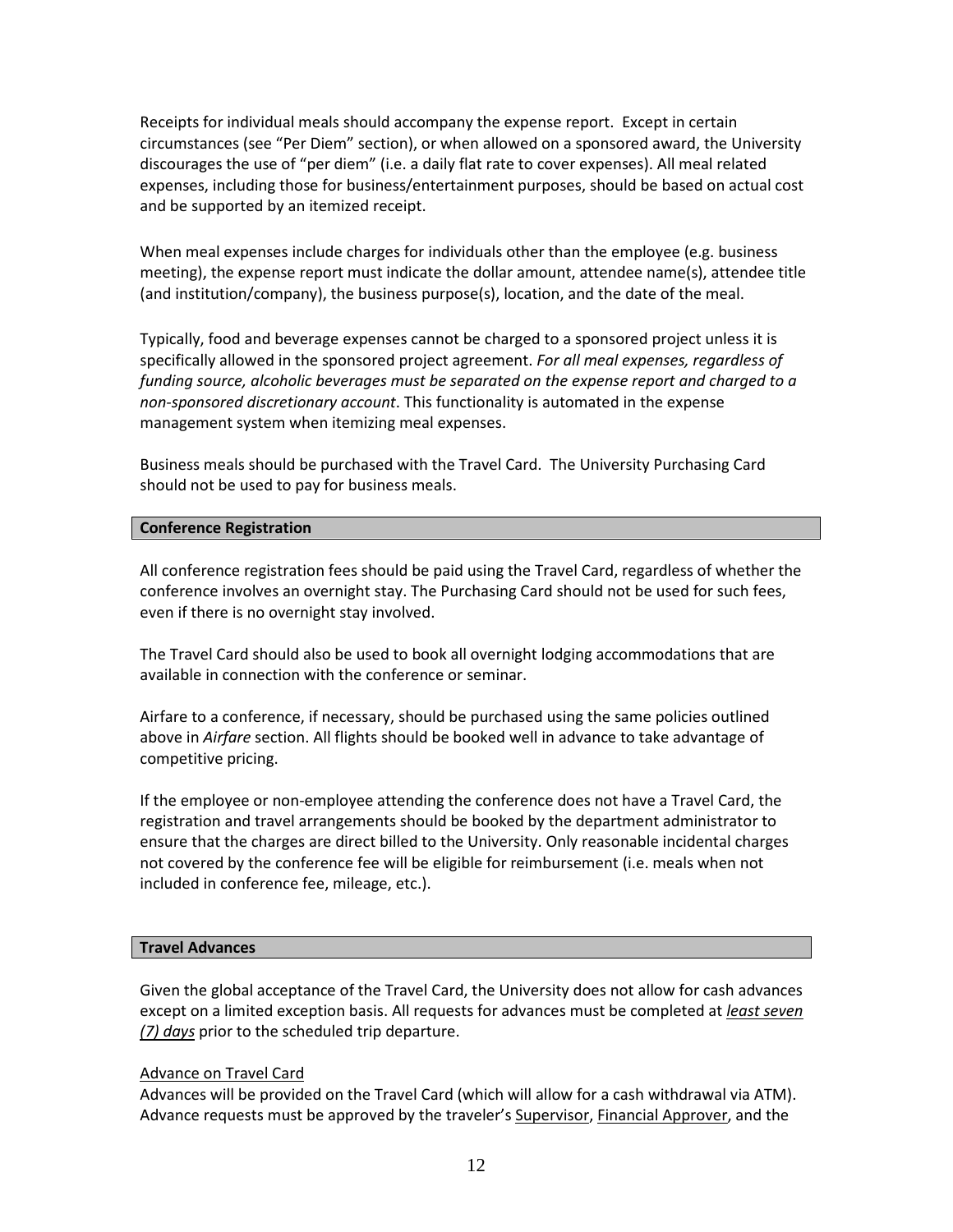Travel Card Administrator on the *Cash Withdrawal Application*. Once approved, the Travel Card Administrator will contact the travel card vendor to set up the advance and then notify the traveler when funds are available for withdrawal. Advances requested on the Travel Card will expire at the end of the last day of the scheduled trip.

If approved, the advanced funds will automatically be reflected in the traveler's expense report and the traveler will be required to provide itemized receipts showing how the advance was spent within 30 days of returning from the trip. An advanced amount not spent should be classified as Expense Type "Cash Advance Return" in the expense management system and will be deducted from any other funds due to the Cardholder. Amounts remaining resulting from an unused travel advance identified by the employee must be repaid to the University. See the Travel Card Policy for additional detail and for available methods of repayment.

A new travel advance will not be issued to a traveler with an unreconciled and/or outstanding advance.

#### **Per Diem Allowance**

When approved in advance, a traveler may be able to use a per diem allowance for meals. Use of a per-diem allowance may be appropriate when traveling on a grant, when the sponsoring agency has stipulated a per diem allowance or for extended travel durations where it would be administratively burdensome to maintain actual cost receipt detail. Use of a per diem allowance must be pre-approved by the Supervisor.

With a per diem allowance a traveler is not required to provide documentation for actual expenses incurred, but is required to show support that travel for valid business purposes did occur. In general, a traveler should not use per diem if the daily per diem rate exceeds the expenses incurred. Any expense incurred in which a reimbursement requested is in excess of established rates requires an itemized receipt.

Regardless of the reimbursement method used (actual cost or per diem), that method must be used for the *entire duration of the trip*. For instance, reporting actual costs for the first day of a trip and then use of per diem for the remainder of the trip is not allowed under this policy.

Reimbursement on a per diem basis will not be allowed in circumstances where the lodging and/or meals were furnished to the traveler at no additional cost (i.e. traveler attended a dinner which was paid for by another individual). In addition, the below guidelines should be followed based on IRS regulations:

- 1. Full day of travel (typically overnight stay) = 100% of established rate
- 2. First/last day of travel = 75% of established rate

Per diem rates are typically established by the General Services Administration (GSA) for domestic locations, and by the State Department for international locations. For domestic and foreign travel, the expense management system will automatically assign per diem rates based on location and trip duration.

#### **Spousal Travel**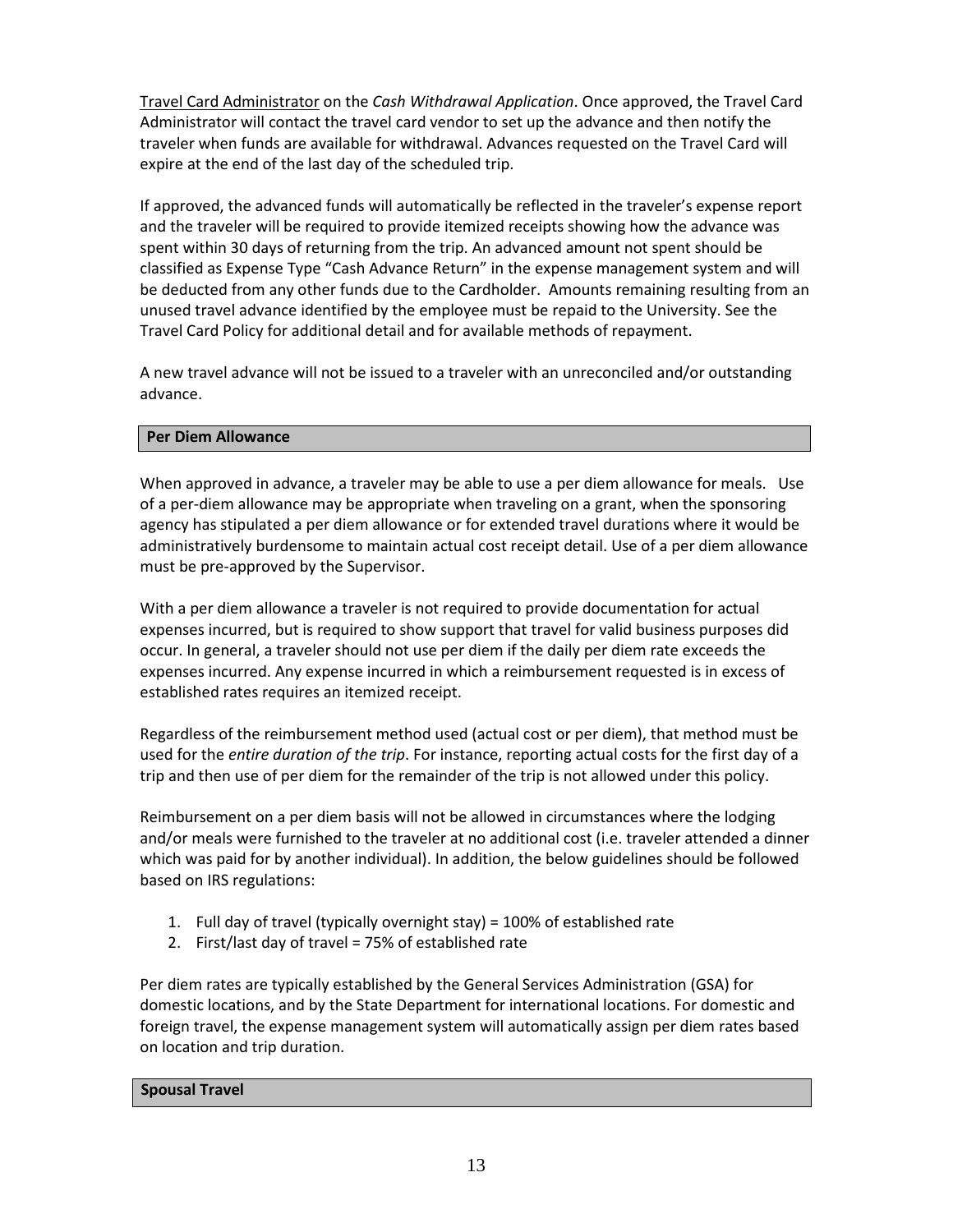In certain cases, there may be a justifiable business purpose for an employee's spouse to travel to and represent the University at a particular function, and for the spouse's travel expenses to be reimbursed in accordance with this policy. All such cases require the prior written approval of the President or Provost on a *Request for Spousal Travel* form.

In accordance with IRS regulations, to qualify as a bona fide business purpose, the presence of the spouse must be essential (not merely beneficial) to the employee's ability to carry out his/her University responsibilities. The spouse's performance of some incidental service (such as typing notes) and/or accompanying the employee to luncheons and dinners is not a bona fide business purpose. The bona fide business purpose of the accompanying spouse must be clearly documented on an approved *Request for Spousal Travel* form, which must be attached to the employee's Travel and Business Expense Report. There will be no tax consequences to the employee in these circumstances.

In certain cases, it may be determined that it is desirable for a spouse to attend a particular function on behalf of the University without a bona fide business purpose for his or her presence. Under these circumstances reimbursement of the spouse's travel expenses will be, under IRS regulations, included in the employee's taxable wages as a taxable "fringe benefit" and the appropriate taxes will be withheld.

In all other cases, a spouse's travel and entertainment expenses will be the personal responsibility of the employee.

#### **International Travel Considerations**

Travelers are sometimes required to travel internationally. When traveling internationally on a federal grant or contract, travelers must comply with the Fly America Act which requires travelers to use approved U.S. flag air carriers when booking international flights. For additional information, visit BU's travel website.

Additional risks may apply when traveling internationally, depending on the travel destination. [Boston University Global Programs](http://www.bu.edu/globalprograms) provides international travel safety tips and checklists to help travelers assess risks, find ways to mitigate them, and prepare for travel. Travelers will find information on financial matters, health, safety, security and insurance. Visit the [website](http://www.bu.edu/globalprograms/manage/international-travel/) for more information and contact [Global Programs](mailto:global@bu.edu) with any questions or concerns.

In accordance with the University's International Travel Risk Policy, BU travelers may be required to register university-sponsored international travel with Global Programs, and to have adequate health insurance and emergency travel assistance services coverage.

#### Health Insurance and Emergency Travel Assistance Services

The University provides emergency travel and evacuation assistance insurance to all faculty and staff traveling internationally on University business, and BU faculty and staff are encouraged to review their health insurance benefits while overseas. Students are required to have both health insurance and emergency travel assistance coverage while abroad. For more information about these services and plans, please visit th[e Insurance](http://www.bu.edu/globalprograms/manage/international-travel/insurance/) section of the Global Programs website.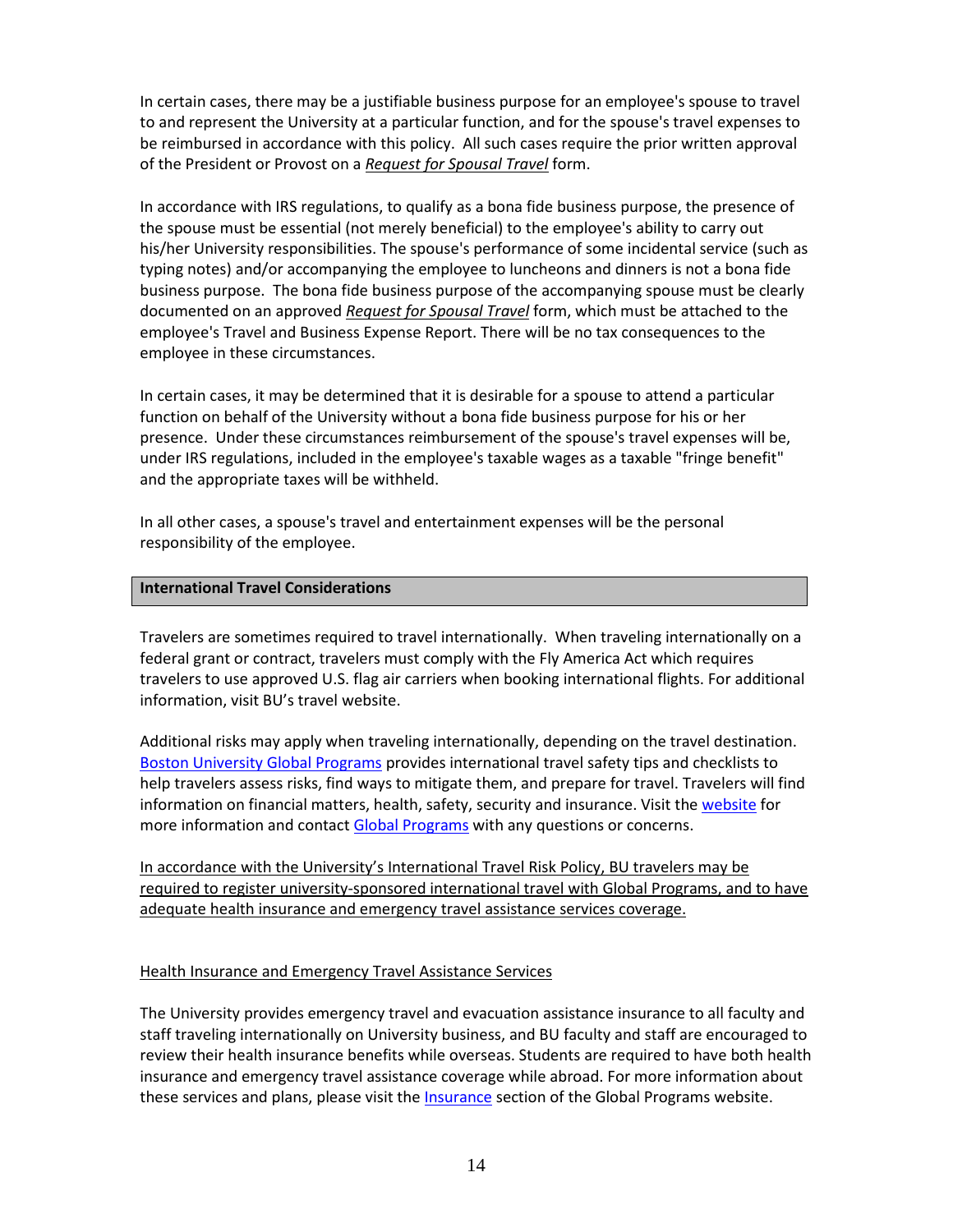#### Registration of University-Sponsored International Travel

All undergraduate and graduate students travelling internationally must be registered within the University's student travel registry before the expected departure date. Information on the travel registry can be found on the Global Programs website.

Registration of university-sponsored international travel for staff is required, and registration of international travel for faculty is strongly encouraged. Registration for faculty and staff is done through the University's expense management system using the Travel Request functionality.

For additional information pertaining to the International Travel Risk Policy, see the International Travel Risk Policy in the "Related Policy" section.

#### **Foreign Currency**

The University requires that all expenses incurred in a foreign country be converted to U.S dollars when submitting an expense report (as this is the University's functional and reimbursement currency). The University will not reimburse funds in foreign currencies. The expense management system automatically converts currencies to U.S. dollars based on the location and date of the expense incurred. Any expenses charged to the Travel Card will be automatically incorporated in the individual's expense report in U.S. dollars.

#### **Group Travel**

All arrangements for group travel must be paid for using the University's Travel Card. Exceptions must be approved in writing by the school/college/unit Dean or Vice President. The reason for not using the University Travel Card must be documented in the approval memo and attached to the expense report.

#### **Non-Employees/Guests/Visitors**

Non-employees are not eligible to receive a University travel card and will not have profiles to enter expenses in the expense management system. Non-employees include students (both graduate and undergraduate), visiting faculty, third-party contractors, prospective employees, and other general University guests and visitors. These individuals must work with the responsible departmental administrator to book, fund, and report all travel arrangements and related business expenses in order for such expenses to be eligible for University reimbursement.

Once approved, non-employees will be reimbursed via check. Non-employees should contact the department administrator who completed the expense report to check on the progress of a submitted report.

#### **Prospective Employee Interviews / Recruiting**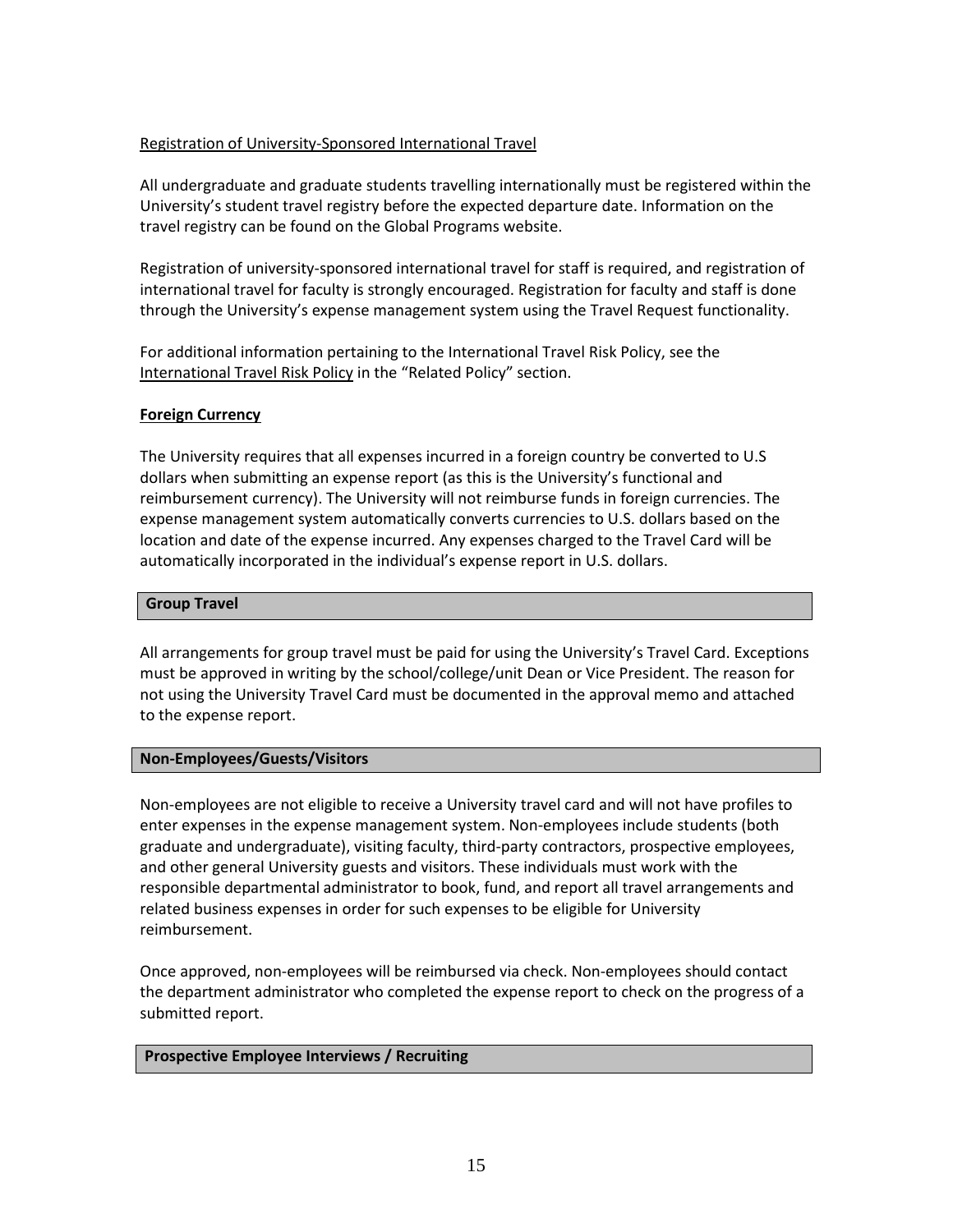All travel for prospective employee interviews should be booked directly by the responsible department hosting the visitor. All travel arrangements should be booked through the University's Travel Agent and all arrangements for recruitment travel must be paid for using the University's Travel Card.

#### **Moving/Relocation Assistance**

Relocation and moving assistance is available to employees / prospective employees if approved by a school/college/unit Dean or Vice President. Given the complexity of IRS regulations on taxable versus non-taxable moving expenses, department administrators should contact Accounts Payable with any questions to avoid unanticipated tax withholdings for the employee.

To facilitate the reimbursement, expenses must be reported in the expense management system by a department administrator for individuals who are not yet set up in the payroll system.

#### **Required Additional Commuting**

Employees who are required to commute distances longer than his/her "normal" commute are eligible to be reimbursed for mileage using standard IRS rates. "Normal" commute is defined as the distance the employee typically travels to/from his or her primary residence to place of employment. This must be supported in the expense report via evidence of additional distance and business reason for the additional commute.

#### **Business Expense Policies**

#### **Other Business Expenses**

While most Boston University purchasing should be done through the Terrier Marketplace or with the University PCard, from time to time, circumstances may require faculty and staff to make business purchases with their own funds. (Note; the University Travel Card can be used for qualifying business expenses; for Travel Card holders, use of the Card is strongly encouraged when the Terrier Marketplace or PCard cannot be used.) Common expense categories, and related documentation and approval requirements, are described below.

#### **Membership dues**

Individual dues paid for membership in clubs organized for business, pleasure, recreation, or any other purpose are generally not reimbursable. If an exception is approved by Dean or unit Vice President, the reimbursement will be excludable from taxable income only to the extent the expense is for business use (as required by the IRS). The allocation of the expense between business and personal use and a description of business purpose is required when requesting reimbursement. To the extent that the employee does not substantiate the business purpose, the total amount of dues paid will be treated as compensation, subject to required payroll tax withholding, and reported on the employee's Form W-2.

Note: Memberships in professional societies, organizations, or institutions that are a requirement of the employee's job and approved by their department are reimbursable and not taxable.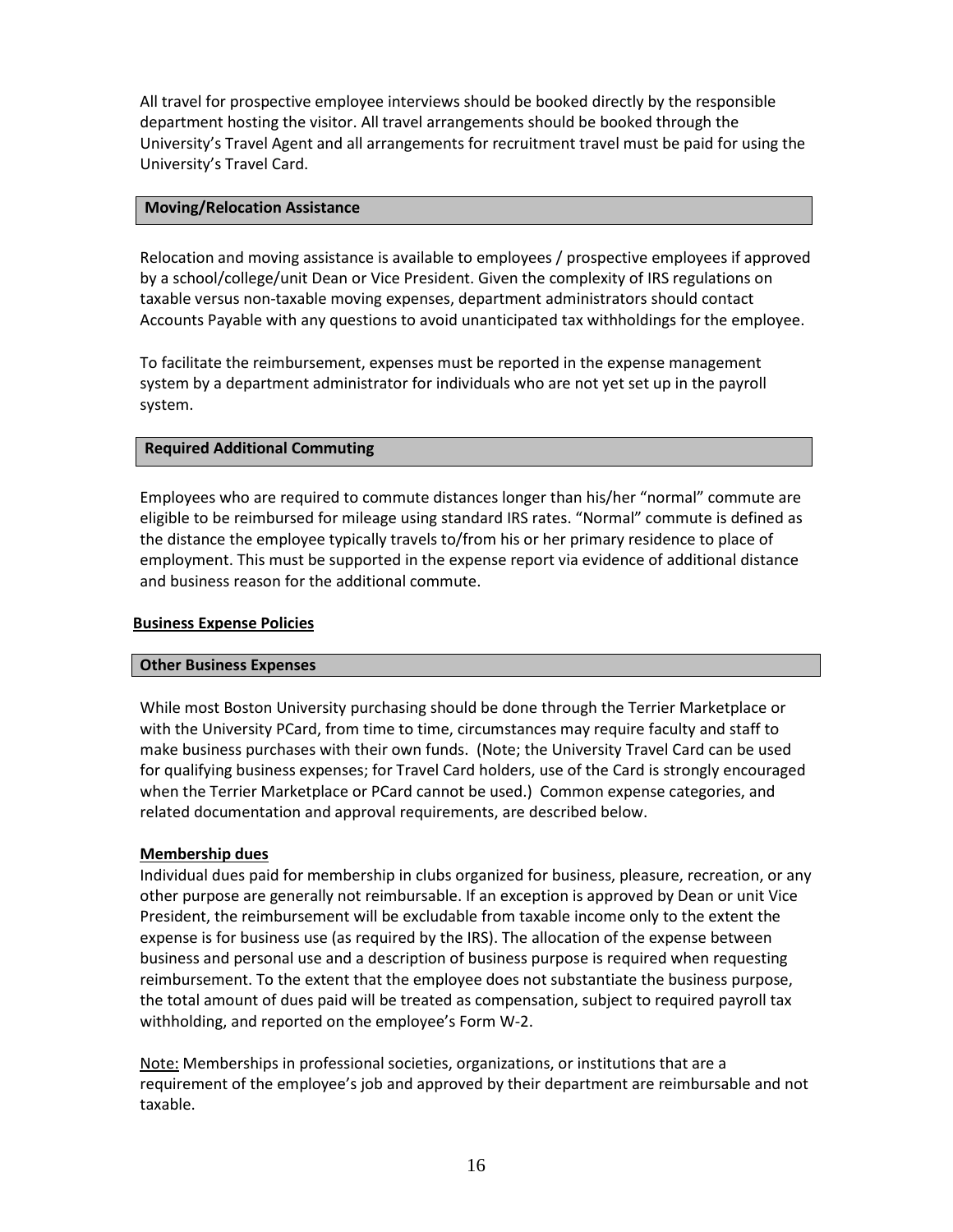#### **Gifts and awards to employees**

See related "Documents and Policies" section below

#### **Telephone and telecommunication charges**

See related "Documents and Policies" section below

#### **Supplies**

Supplies should be purchased using th[e Terrier Marketplace](http://www.bu.edu/sourcing/) or P-Card. Supplies needed during travel should be purchased prior to the trip departure date using one of these methods. For determining which procurement method to use, see "Disbursement Policy" in Related Documents and Policies section. If supplies must be purchased during business travel, the traveler should include the purchase in their travel expense report to obtain reimbursement. Supplies purchased while traveling must be for legitimate and reasonable business purposes.

#### **Local Travel Expenses**

The Boston University Purchasing Card (the "P-Card") should not be used to fund travel expenses outside of the Boston/Brookline/Cambridge area. See the P-Card policy for more information about items that may be purchased with the P-Card. Use of the P-Card for *local travel expenses of less than \$50* is allowed. Common uses include local transportation services (e.g. MBTA costs, a taxi service or the University Zip-Car service). If the individual using these local travel services has a University Travel card, these expenses may also be charged using that card. The University Travel Card is the preferred card for large dollar expenses.

Local lodging and transportation for guests of Boston University should not be reserved, guaranteed, and paid for with the University P-Card. The Travel Card should be used for such purposes.

#### **Expense Reporting Process**

All travel and business related expenses (excluding those procured with P-Card and/or petty cash) must be processed electronically using the University's expense management system, *Concur Travel and Expense* (accessed through the [BUWorks Portal\)](https://ppo.buw.bu.edu/). The system provides employees with an efficient and streamlined process to report travel and business expenses, and reduces the use of paper as mandated by the University's sustainability initiatives.

From time to time employees may incur small expenses on the University's behalf. To reduce administrative cost to the University, reimbursement requests for small amounts should be consolidated whenever possible, or multiple trips should be reported on one expense report; generally, *travel and business expense reimbursement requests should be held and not processed until the total reimbursement request per report is \$25 or more*. For reimbursable expenses less than \$25 (per report) in a 30 day period, the use of the P-Card or petty cash funds at the department level should be considered as an alternative method of reimbursement.

An expense report should only be submitted after expenses have been incurred, or when a traveler returns from a trip. See the Travel Advance section of this policy for those rare circumstances when a travel advance may be needed.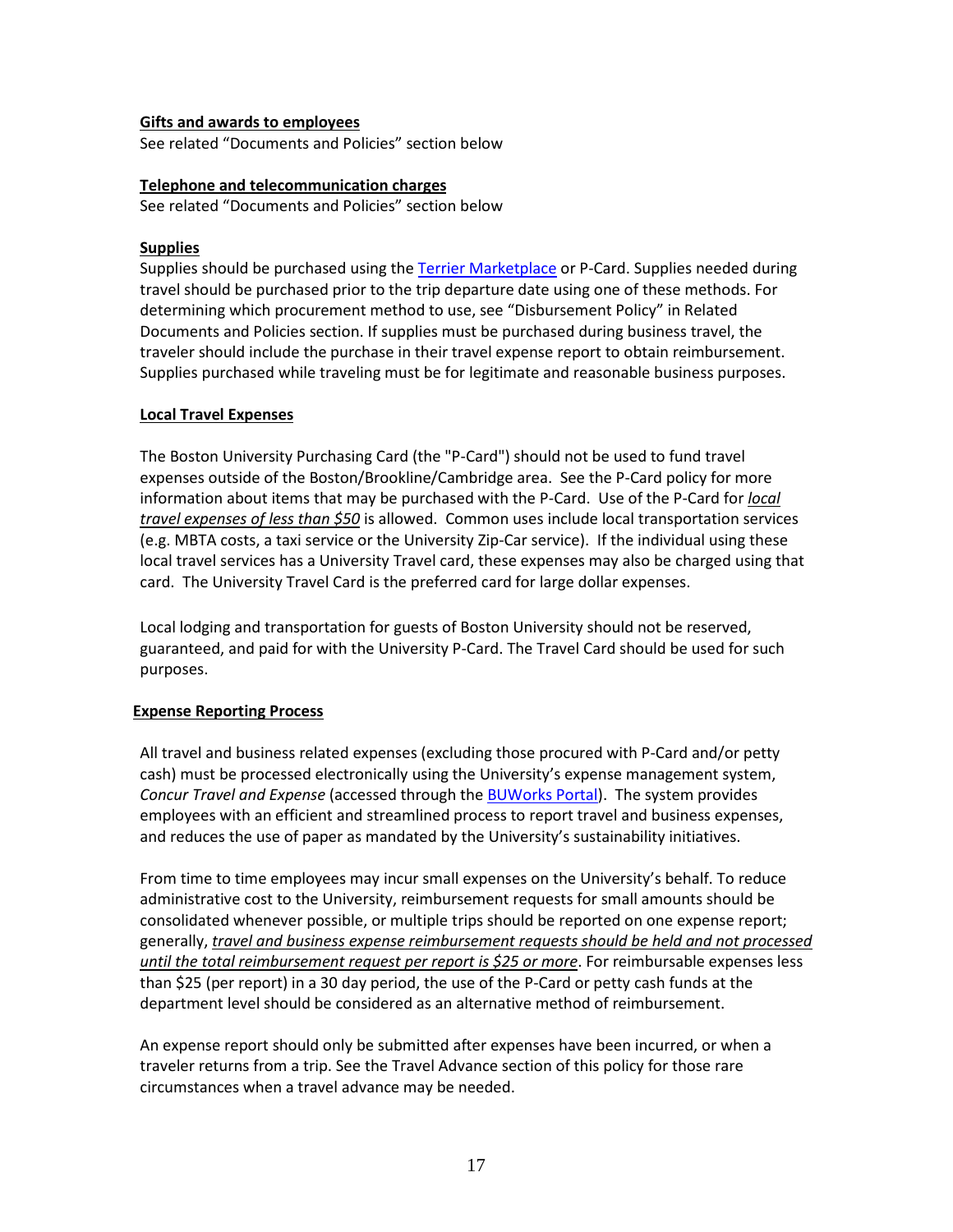The following process should be used when completing an expense report:

#### 1. Submitting an expense report

All expense reports must be submitted electronically using the University's expense management system. Expenses are reimbursed on an *actual cost* or *per diem* basis (in certain circumstances as outlined in "Per Diem" section) and must be reported *within 30 days* of returning from a trip, or incurring a business expense.

#### **Timely Report Submissions**

Travel reports are required to be filed within 30 days after the end of each trip. Late filings of travel reports contribute to inaccuracies in financial reporting, and make departmental and central management of University resources more difficult. To minimize late travel reports and the related negative consequences to the employee and the University, the Travel Department commits to follow up weekly with employees who have delinquent expenses of 30 days or more, and their supervisors.

For reports delinquent by more than 60 days, a "hold" will be placed on the card. After 120 days as required by IRS Accountable Plan rules, these amounts will be considered taxable compensation to the employee on Form W-2 and subject to the appropriate tax withholding.

**Example:** An employee travels on University business and charges airfare totaling \$600 on the University Travel Card on February 1. No travel report has been filed by March 1. The Travel Department reaches out to the employee and the supervisor on a weekly basis through April 1 with a reminder to complete and submit the travel report promptly; if the employee does not respond and the report is not submitted by April 1, the travel card will be placed on "hold" status. After June 1, the amounts will be charged to the department's default cost center, will be considered taxable compensation to the employee, and will be included on the employee's Form W-2.

The report must be completed whenever the employee is seeking a reimbursement. The report must also be completed to document the use of an advance, or to document spending made on a University travel card, even if the traveler is not owed any reimbursement. As non-employees do not have access to the expense management system, all required documentation must be provided to a department administrator to complete the expense reporting process to allow for timely reimbursement (see "non-employees/guests/visitors" section).

#### 2. Receipt Documentation

Itemized receipts must be electronically submitted in the expense management system for expenses in *excess of \$25*. Receipt documentation is expected to support the following information:

- Name of the merchant/service provider
- Amount charged (including gratuities)
- Transaction detail
- Form of payment used
- Transaction date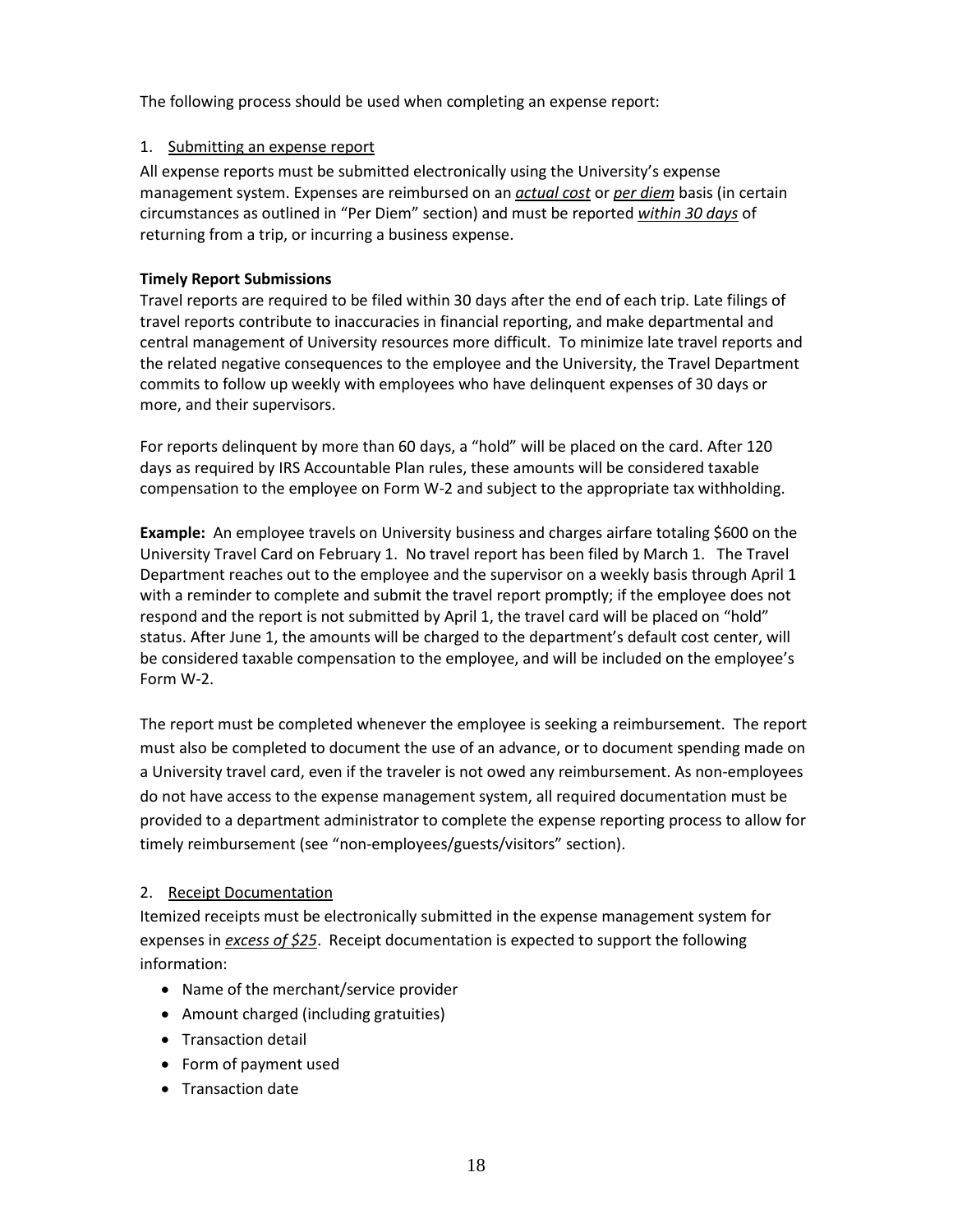If itemized receipts are not available, or are lost, the traveler must complete a *Missing Receipt Affidavit* form in the expense management tool, documenting the date(s), location(s), person(s), purpose(s), and cost(s) of the expense item(s). If itemized receipts are not available, or are lost, the following are examples of appropriate alternatives for documentation to be attached to the expense report:

- Copy of original receipt (fax, email, scan, photocopy)
- Conference brochure (must support charges in expense report)
- Itinerary (when submitting expense for per diem)

A credit card statement or a cancelled check is not a valid form of documentation and will not be accepted to substantiate an expense.

For guidance on retention of original documentation, see the University's Record Retention [Policy.](http://www.bu.edu/tech/files/2013/05/Record_Retention_Policy_1-27-10.pdf)

## 3. Timing of Payment and Payment Methods

For faster and more convenient reimbursement, travelers should provide appropriate banking information within Employee Self-Service in the BUWorks portal to allow for direct deposit of all business expense reimbursements. All non-employees and individuals electing not to enroll in direct deposit, will be reimbursed by check through the Travel Department; checks will be mailed to the traveler's home address on record with the University.

## 4. Approval Process (Workflow)

Travelers may not approve reimbursement or processing of their own travel/business expenses. *All completed and submitted expense reports will be automatically forwarded to the traveler's supervisor and all applicable financial approvers for review and approval*.

If Traveler is charging multiple cost objects in an expense report, the report will *require approval from a financial approver from each cost object*. If the expense report is charging a cost object with no dedicated financial approver, the report will automatically be routed to the Travel Department for review and approval (this situation should be rare).

If traveler is charging a federal grant and is required to document Principal Investigator (PI) approval, the traveler should manually route a completed expense report to the appropriate individual in workflow. Any submitted expense reports with charges to a federal grant in excess of \$1,000 will be reviewed by Post-Award Financial Operations (PAFO) after the report is processed by the Travel Department.

## **Compliance with Policy**

#### **Violations**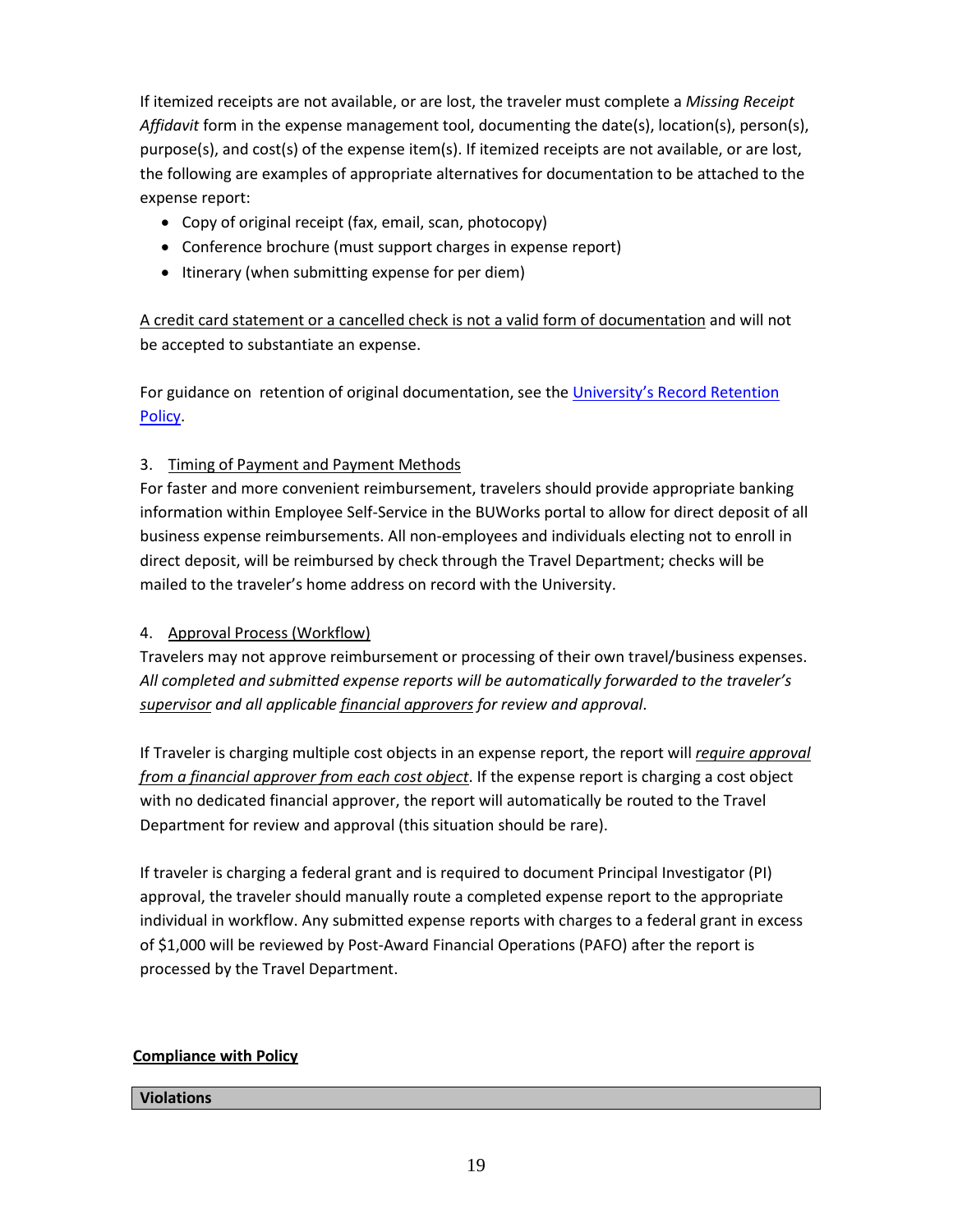Violations of this policy will be investigated and may result in one or more of the following actions:

- Delay or denial of expense reimbursement
- Mandatory attendance of additional training classes
- Revocation of Travel Card privileges
- Revocation of approver signatory rights (approvers only)
- Disciplinary action, up to and including termination
- Restitution for personal/unallowable expenses charged to Travel Card
- Criminal prosecution

Major violations may be referred to the University's Human Resources Office for further review ( CRC: 617-353-2380 / Med: 617-638-4610).

Policy violations include but are not limited to:

- Requesting reimbursement for personal purchases
- Purchase of items defined as unallowable/not reimbursable (see Appendix A and B for common examples)
- Submission of travel and business expenses without required receipt documentation (or accurate receipt documentation)
- Not reimbursing the University in a timely manner for unused advances or personal charges made the Travel Card
- Sharing the Travel Card or card number with another person.
- Use of the Travel Card by a suspended or terminated employee

For additional restrictions related to the use of the Travel Card, see the Travel Card Policy.

#### **Resources**

#### **Tools**

The University's "Travel Portal" offers a number of resources to assist travelers when making travel arrangements. Resources include:

- Travel tips / Best practices
- BCD Travel contact information BCD is the University travel agency service which is the preferred method when making all travel arrangements, including airfare and lodging.
- Listing of University approved and preferred vendors
- International travel considerations
- Forms/applications
- Online training

The portal can be accessed at<https://portal.bcdtravel.com/Default.aspx?tabid=16297>

#### **Related Documents & Policies**

[Request for Spousal Travel Form](https://portal.bcdtravel.com/portals/85/uploads/Spousal_Travel_Authorization_Form.pdf)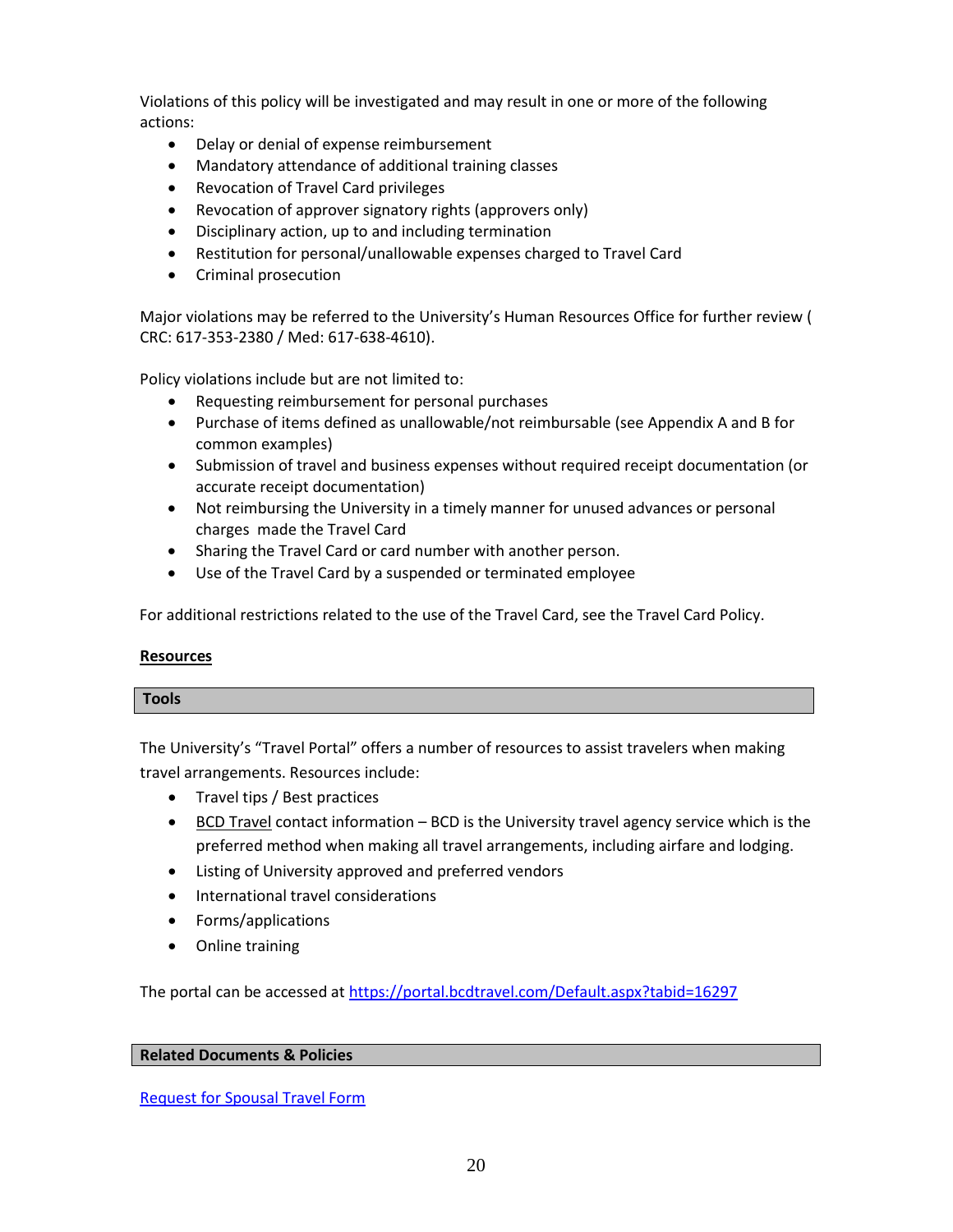[Travel Advance Voucher](http://vpfa-forms.bu.edu/ct/Default.aspx)

**[PCard Policy](http://www.bu.edu/cfo/files/2013/07/PCard-Policies-Procedures.pdf)** 

Travel Card Policy

[International Travel Risk Policy](http://www.bu.edu/globalprograms/manage/international-travel/)

[University Provided Mobile Devices Policy](http://www.bu.edu/cfo/files/2014/02/Cell-Phone-Policy.pdf)

[Taxability of Gifts, Prizes & Awards to Employees Policy](http://www.bu.edu/cfo/files/2014/05/Taxation-Employee-Gifts.pdf)

**Other Links:**

Avis Auto Rental [\(http://www.avis.com\)](http://www.avis.com/)

BCD Travel [\(http://www.bcdtravel.com/\)](http://www.bcdtravel.com/)

Currency Conversions [\(http://www.oanda.com/currency/converter/\)](http://www.oanda.com/currency/converter/)

Domestic Per Diem Rates [\(http://www.gsa.gov/portal/content/104877?utm\\_source=OGP&utm\\_medium=print](http://www.gsa.gov/portal/content/104877?utm_source=OGP&utm_medium=print-radio&utm_term=perdiem&utm_campaign=shortcuts)[radio&utm\\_term=perdiem&utm\\_campaign=shortcuts\)](http://www.gsa.gov/portal/content/104877?utm_source=OGP&utm_medium=print-radio&utm_term=perdiem&utm_campaign=shortcuts)

Foreign Per Diem Rates [\(http://aoprals.state.gov/content.asp?content\\_id=184&menu\\_id=81\)](http://aoprals.state.gov/content.asp?content_id=184&menu_id=81)

IRS Mileage Reimbursement Rates [\(http://www.bu.edu/cfo/home/resources/\)](http://www.bu.edu/cfo/home/resources/)

Travel Accident Insurance Plan [\(http://www.bu.edu/hr/benefits/finances/survivor](http://www.bu.edu/hr/benefits/finances/survivor-insurance/travel-accident-insurance-plan/)[insurance/travel-accident-insurance-plan/\)](http://www.bu.edu/hr/benefits/finances/survivor-insurance/travel-accident-insurance-plan/)

U.S. Department of State Travel Advisories [\(http://travel.state.gov/travel/cis\\_pa\\_tw/tw/tw\\_1764.html](http://travel.state.gov/travel/cis_pa_tw/tw/tw_1764.html)

#### **Contacts**

| <b>Name</b>        | <b>Title</b>                                | Email                               |
|--------------------|---------------------------------------------|-------------------------------------|
| Kara Sechrist      | <b>Travel Manager</b>                       | $(617)$ 358-1392<br>sechrist@bu.edu |
| Matt Abrams        | Director of Accounts Payable and<br>Payroll | 617-353-6600,<br>abramsm@bu.edu     |
| Stephen Mulrean    | <b>Travel Card Administrator</b>            | 617-358-5248<br>mulreans@bu.edu     |
| Roberta Turri-Vise | Managing Director, Global Programs          | 617-353-2963<br>rturri@bu.edu       |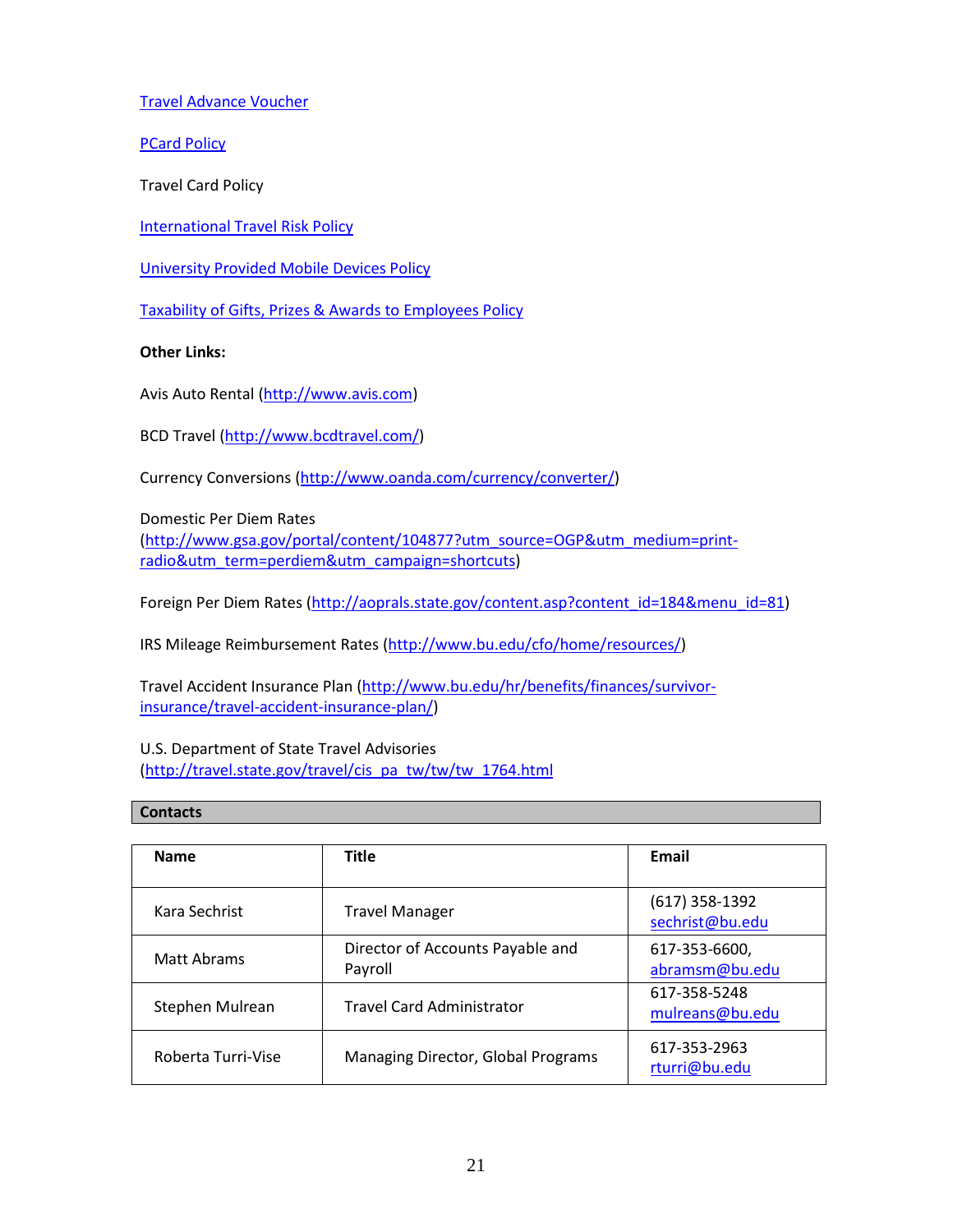| Walter Wickersham     | <b>Executive Director of Sourcing</b><br>& Procurement and Chief<br><b>Procurement Officer</b> | 617-358-0300,<br>wmw@bu.edu      |
|-----------------------|------------------------------------------------------------------------------------------------|----------------------------------|
| <b>Helen Williams</b> | Manager, Occupational Health<br>Center                                                         | 617-353-6706<br>helenw@bu.edu    |
| Paul Clancy           | Director of Risk Management                                                                    | 617-353-3020<br>pclancy@bu.edu   |
| Gretchen Hartigan     | Assistant Vice President, Post<br><b>Award Financial Operations</b>                            | 617-358-6361<br>hartigan@bu.edu  |
| <b>Gillian Emmons</b> | <b>University Comptroller</b>                                                                  | 617-358-5293,<br>gcemmons@bu.edu |

# **Appendix A**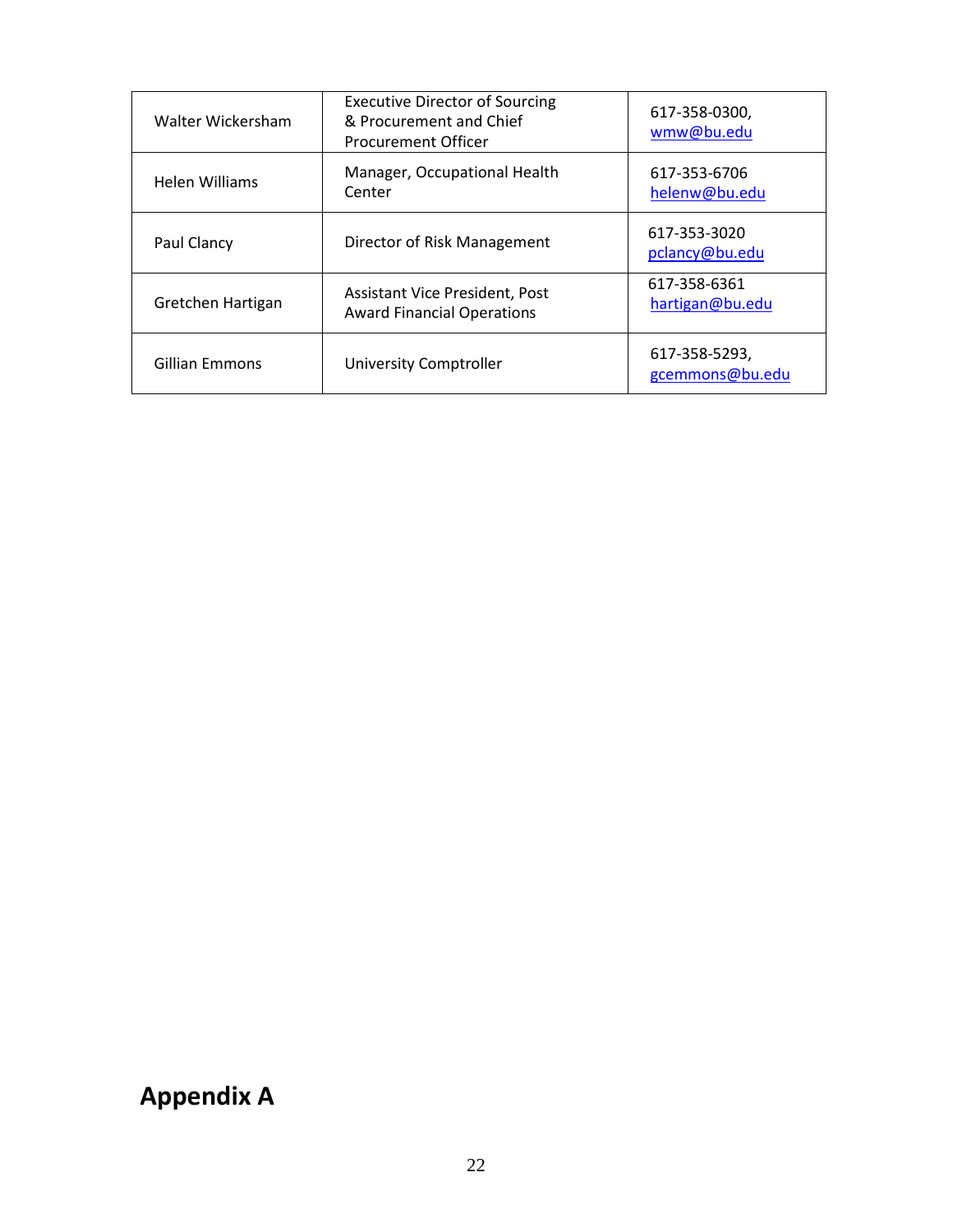Below are some common travel/business expense types and if they are considered reimbursable by the University. Contact the Travel Department with any questions related to whether a travel/business expense is reimbursable under this policy.

| Description                                                                                                        | Eligible for<br>Reimbursement |
|--------------------------------------------------------------------------------------------------------------------|-------------------------------|
| Tips for meals (tips should be indicated on the meal receipt)                                                      | Yes                           |
|                                                                                                                    | Yes                           |
| Tips for baggage, valet, porter, etc.<br><b>Currency conversion</b>                                                | Yes                           |
| Traveler's check fees                                                                                              | Yes                           |
|                                                                                                                    |                               |
| Business office expenses purchased during a trip                                                                   | Yes                           |
| Overnight delivery/postage/airfreight charges, if sending a package for<br>business-related needs                  | Yes                           |
| Payments made for contracted services or commodities covered under<br>purchasing policies                          | No                            |
| Personal expenses                                                                                                  | No                            |
| Business office expenses prior to trip departure (where PCard or Terrier<br>Marketplace should have been used)     | No                            |
| Flight insurance. (The University provides blanket travel accident insurance<br>coverage for full-time employees.) | No                            |
| Personal telephone calls while travelling                                                                          | No                            |
| Personal entertainment expenses                                                                                    | No                            |
| Expenses related to personal/vacation days while on a business trip                                                | No                            |
| Laundry and dry cleaning during business travel of less than 7 days.                                               | No                            |
| Fines and penalties                                                                                                | No                            |
| Parking, traffic tickets, or any other motor vehicle violations                                                    | No                            |
| Any item appearing unreasonable in nature or amount                                                                | No                            |
| Annual fees for credit cards or Reward Program fees                                                                | No                            |
| Personal credit card delinquency fees and finance charges                                                          | <b>No</b>                     |
| Excess baggage charges, or replacement cost of lost baggage and its contents                                       | No                            |
| Air travel class upgrades*                                                                                         | No <sup>*</sup>               |
| Auto/Air/Rail Club memberships                                                                                     | No                            |
| Rental of cellular phones or usage with rental car                                                                 | No <sup>**</sup>              |

\* Upgrades not reimbursable unless there is a bona fide University business purpose and prior written approval is obtained (see "Airfare" section of Travel & Business Expense Policy)

\*\* Not reimbursable unless preapproved by a Dean or VP for international travel

## **Appendix B**